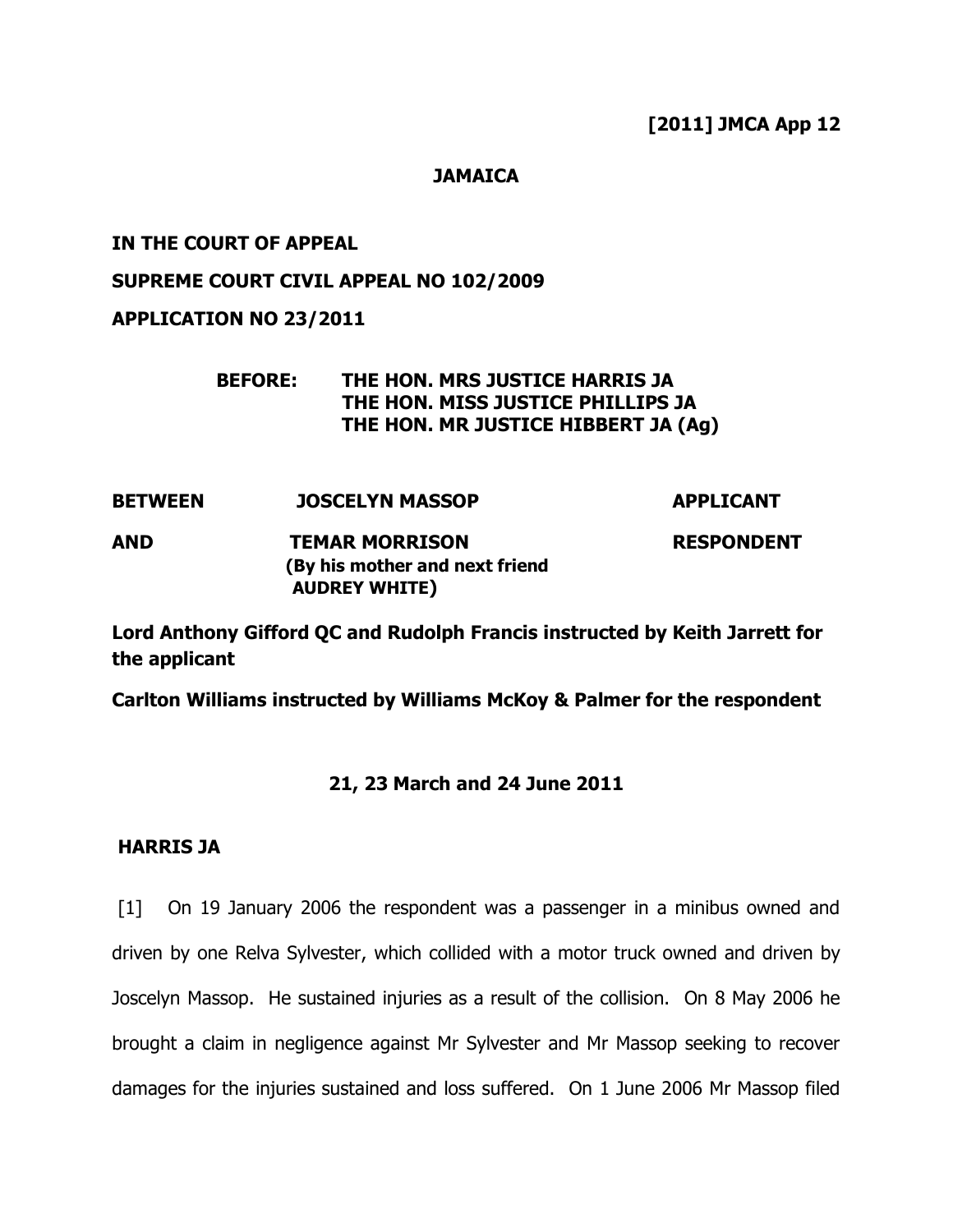a defence to the claim denying liability and alleging that the collision was caused by Mr Sylvester"s negligence. A defence was also filed by Mr Sylvester denying liability and averring that the accident was as a result of Mr Massop's negligence.

[2] On 14 January 2008 a case management conference was held in which, among others, the following order was made:

> "Judgment in default of attendance at Case Management Conference against the  $2<sup>nd</sup>$  defendant [the applicant] with damages to be assessed. Assessment of damages to be at the time of trial of the matter against the  $1<sup>st</sup>$  defendant."

On 16 June 2009 the respondent filed a notice of discontinuance against Mr Sylvester.

- [3] On 17 June 2009 Mr Massop filed an application seeking the following orders:
	- "1. That the judgment in default of attendance at the Case Management Conference entered against him on the  $14<sup>th</sup>$  day of January, 2008 be set aside, and that he be granted leave to defend the claim on its merits.
	- 2. That the said Joscelyn Massop be granted leave to amend his Defence by adding a sub paragraph (f) under paragraph four (4) of his original Defence filed herein on the  $1<sup>st</sup>$ day of June, 2006, as follows:
		- (f) "Driving a motor vehicle on a public road with a defective braking system.'
	- 3. That the said Joscelyn Massop be granted relief from sanctions for failure to comply with the orders made at the Case Manage (sic) Conference on the 14<sup>th</sup> day of January, 2008."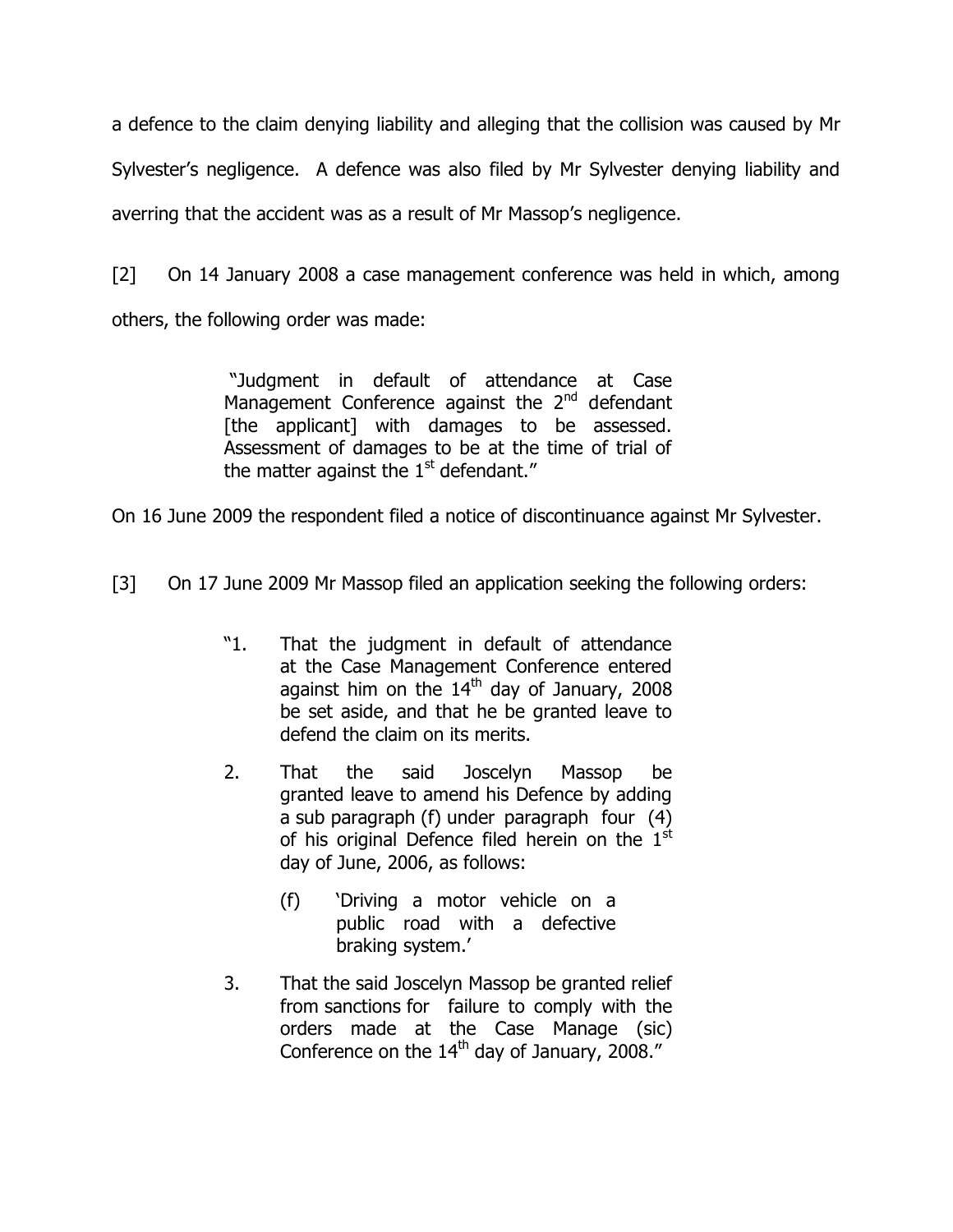The assessment of damages was fixed for hearing on 17 and 18 June 2009. The application was fixed for hearing on 13 July 2009. On 17 June, the application was brought to the attention of the learned judge by Mr Rudolph Francis, on behalf of Mr Massop. Mr Massop sought an adjournment of the hearing of the application to the appointed date. The learned judge adjourned the assessment of damages until 18 June when she heard and adjudicated on the application as well as the assessment of damages.

[4] The orders made by Williams J were couched in the following terms:

- "1. Notice of Discontinuance against the  $1<sup>st</sup>$ Defendant filed on June 16, 2009.
- 2. Notice of Application for Court Orders dated June 17, 2009 dismissed.
- 3. The Statement of Case be amended by adding the words "Joscelyn Massop otherwise called" before the words Joslyn Massop, wherever they appear.
- 4. Amended Particulars of Claim filed and served on June 9, 2009 (out of time) permitted to stand.
- 5. Damages for Claimant assessed as follows:

Special Damages in the sum of \$298,918.46 with interest at 5% from January 19, 2006 to today's date.

General Damages:

Pain and Suffering and Loss of Amenities in the sum of \$4.5 million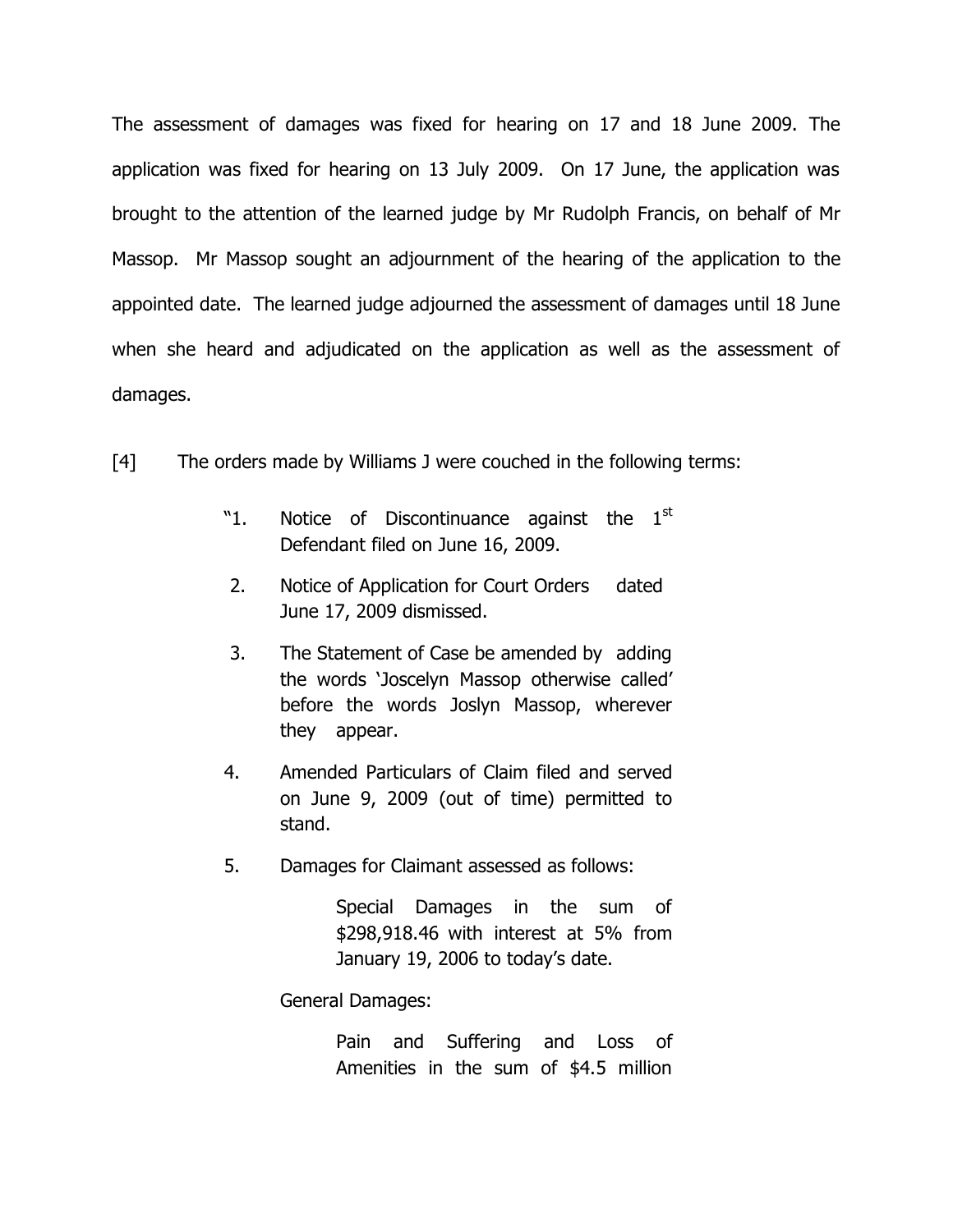with interest at 6% percent (sic) from May 11, 2006 to today's date.

Loss of Earning Capacity and Handicap in the Labour Market in the sum of \$1.5 million

Cost of Future Medical Care in the sum of \$720,000.00

Cost of Future Transportation in the sum of \$158,400.00

6. Costs to the Claimant to be taxed if not agreed."

Following the judgment, a writ of seizure and sale was issued. Partial execution of the judgment was carried out and the sum of \$1,539,000.00 was paid to the respondent.

[5] Mr Massop, on 28 July 2009, filed a notice of appeal challenging, in the details of the orders appealed, the orders made by the learned judge. It contained the undermentioned grounds:

> "(a) The Appellant having filed Notice of Application for Court Orders for an order to set aside the judgment in default of attendance at The Case Management Conference, on the  $14<sup>th</sup>$  day of January, 2008, and for leave to file an amended Defence to the claim out of time, and the Registrar having set the Application down for hearing on the  $13<sup>th</sup>$  day of July, 2009, ought to have been allowed to adduce evidence from his Attorney-at-Law, Mr. Keith Jarrett, in support of his application.

> > The Learned trial Judge"s refusal to allow the hearing to take place on the date set by the Registrar and her refusal to grant an adjournment to enable the Appellant to adduce evidence from his Attorney-at-Law, Mr. Keith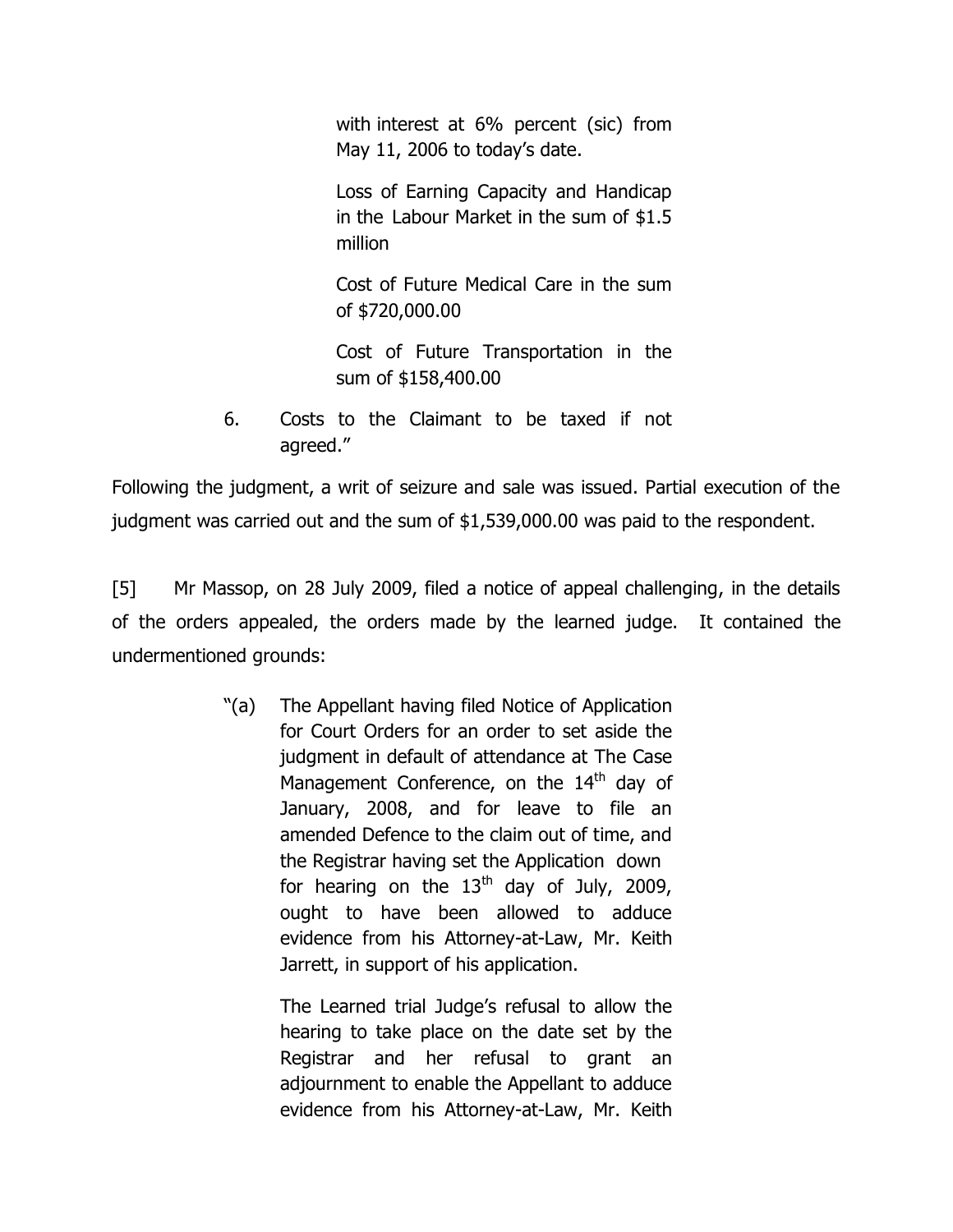Jarrett, deprived the Appellant of the opportunity to have the issues raised in his Amended Defence ventilated at a trial, and therefore prejudiced him, in his attempt to present his Defence.

- (b) The order made on The Case Management Conference on the  $14<sup>th</sup>$  day of January, 2008, was made in the absence of the Appellant's Attorney-at-Law. There is no evidence that Mr. Keith Jarrett was served with a copy of the Notice of hearing.
- (c) The dismissal of the Appellant"s application for an order to set aside the judgment in default of attendance at The Case Management Conference, and to grant leave to file his amended Defence to the claim out of time, "drove the Appellant from the judgment seat without a determination of the issues, as a punishment for his conduct, however, deplorable, when there was no real risk that, that conduct would render further conduct of the proceedings unsatisfactory. The Court must always guard itself against the temptation of allowing its indignation to lead to a miscarriage of justice." **Logicrose Limited vs Southend United Football Club Limited** (1988) 1 WLR 1256."

On 30 March 2010 a single judge of this court refused an application by Mr Massop for a stay of execution of the default judgment.

- [6] On 4 February 2011 he filed an application seeking the following orders:
	- "1. An order granting him relief from the sanctions imposed by the Case Management Order of the Master in Chambers, made on the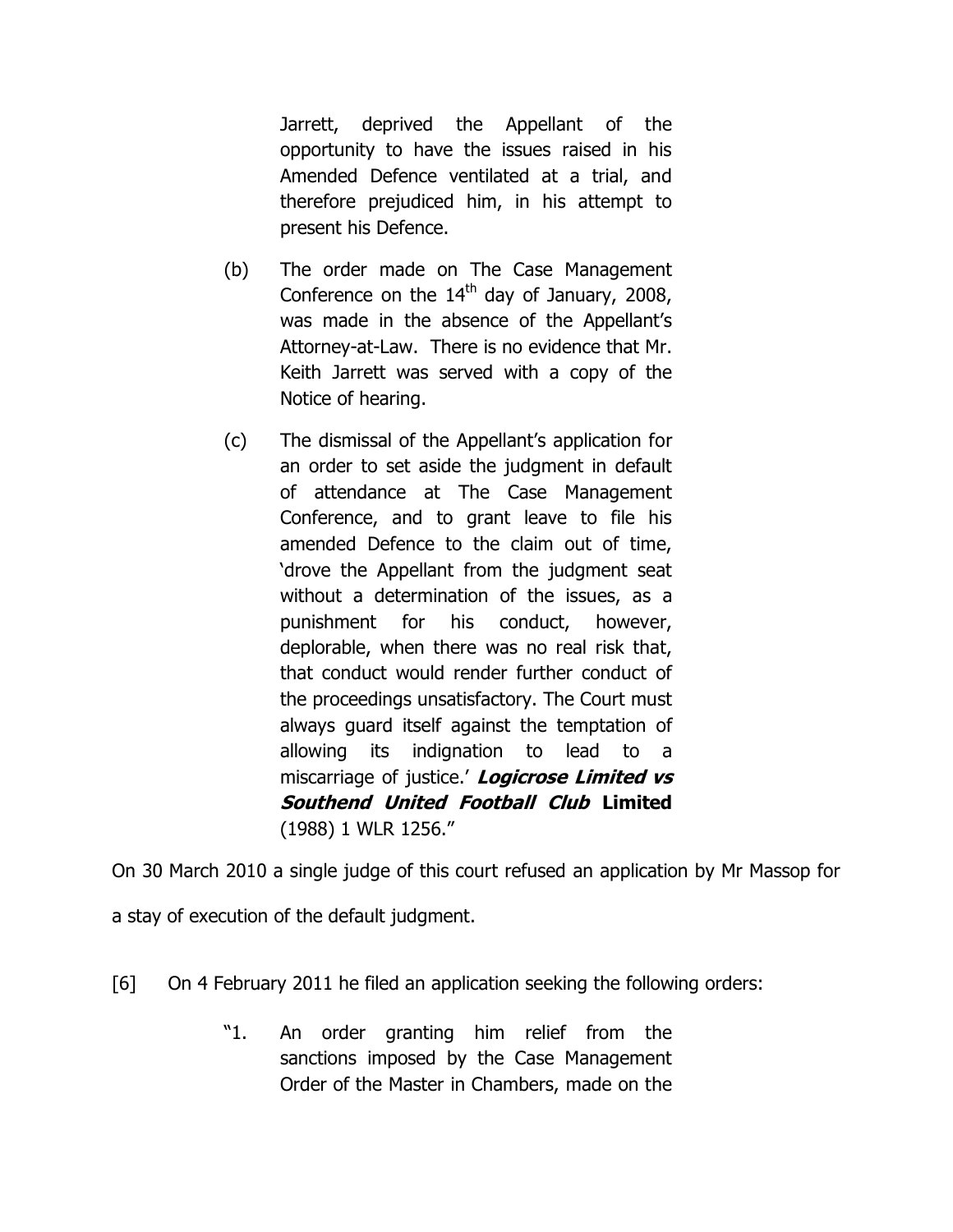$14<sup>th</sup>$  day of January, 2008, for his failure to attend The Case Management Conference, on that date.

- 2. An order extending the time within which he may apply for leave to file Notice of Appeal against the judgment of the learned trial Judge, and an order granting him such leave.
- 3. An order setting aside the Judgment in Default of Attendance which was entered against him for failure to attend at the Case Management Conference, on the 14<sup>th</sup> day of January, 2008, and granting him leave to file his amended Defence to the Claimant's (sic) out of time.
- 4. An order reviewing the order made by The Honourable Mr. Justice Dukharan, Judge of Appeal, in Chambers on the  $30<sup>th</sup>$  day of March 2010, whereby he refused an application by the Defendant/Applicant for an order for a stay of execution of the judgment of the learned trial judge, pending the hearing of the appeal.
- 5. An order that the Notice of Appeal filed by the Defendant/Applicant on the  $28<sup>th</sup>$  day of July, 2009, stands."

I must at the outset state that, at this stage of the proceedings this court is not entitled to consider paragraphs 1 or 3 of the notice of application.

[7] Lord Gifford QC submitted that the order was in part a final judgment in that an award of damages had been made against Mr Massop and in part, procedural in relation to the dismissal of the application for court orders on 18 June 2009. The decision of the learned judge refusing the application for relief from sanctions, he argued, was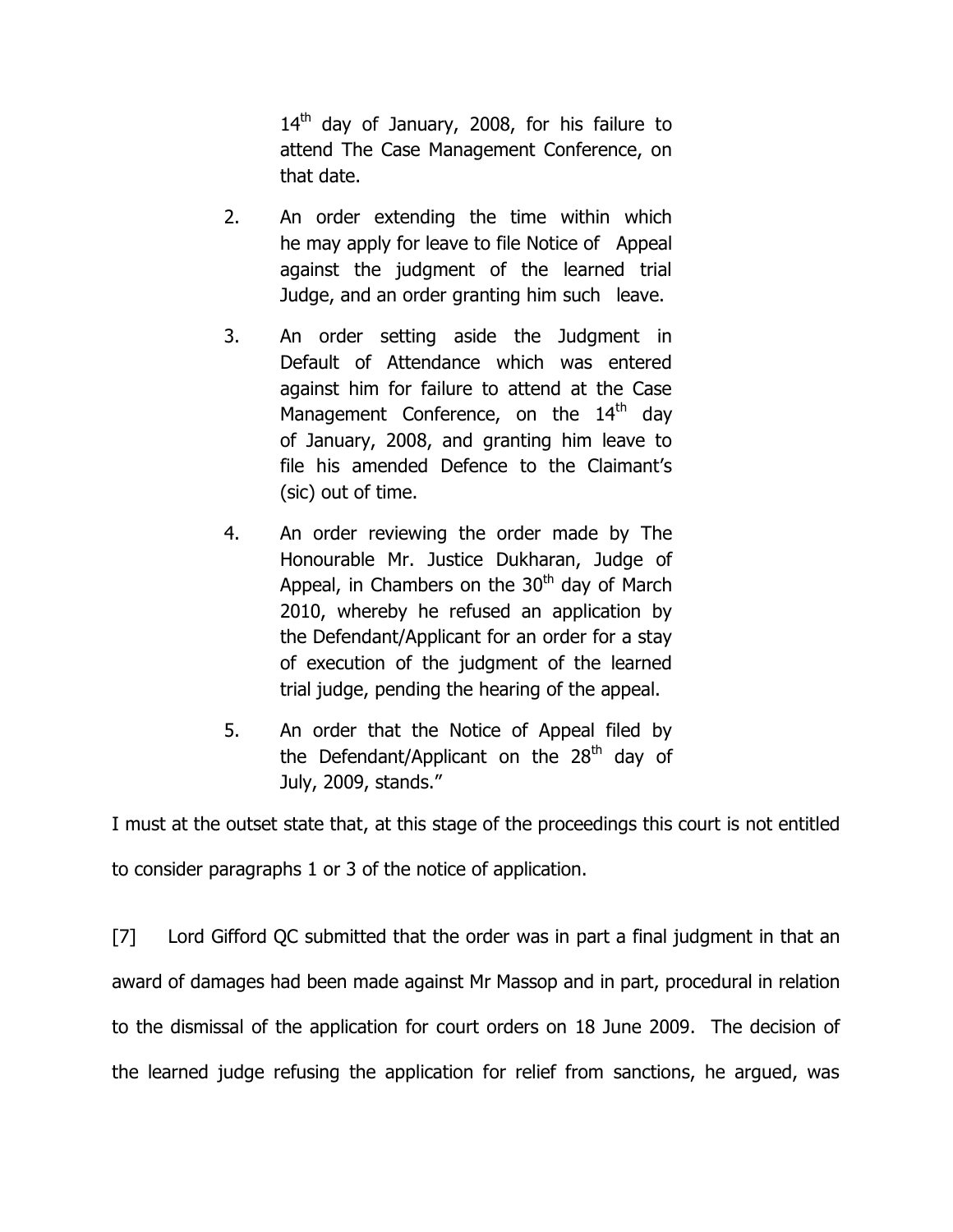made during the course of the assessment of damages which would give rise to an appeal falling within rule 1.1(8)(a) of the Court of Appeal Rules (COAR). In these circumstances, the time for appealing would be 42 days and the appeal would have been filed in time, he argued. In the alternative, he submitted that if the foregoing is incorrect, then he seeks an extension of time to appeal.

[8] Mr Williams argued that the critical question is whether the appeal was filed in time and it was not. The notice of appeal is one which falls within rule 1.1(8) of the COAR and it not having been filed within 14 days as required by the rules, it is out of time. The applicable provisions in this matter, he argued, are section  $11(1)(f)$  of the Judicature (Appellate Jurisdiction) Act and rules 1.8(1) and 1.11(1) of the COAR. He further argued that the procedure laid down for the setting aside of a judgment had not been complied with. The learned judge was correct in embarking upon the assessment of damages, as the application for relief from sanction was not an issue which arose during the assessment, he argued. There being no application for leave to appeal, he submitted, the learned single judge of appeal was correct to have dismissed the application for a stay of execution of the judgment.

[9] There is no dispute that Mr Massop seeks to invoke the jurisdiction of this court. If successful, he also seeks a stay of the order of 18 June 2009 dismissing his application. No reasons were given by the learned judge for the dismissal of the application. This court is therefore empowered to embark on a review of the matter by way of a rehearing. The first question is whether the "notice of appeal", on the date of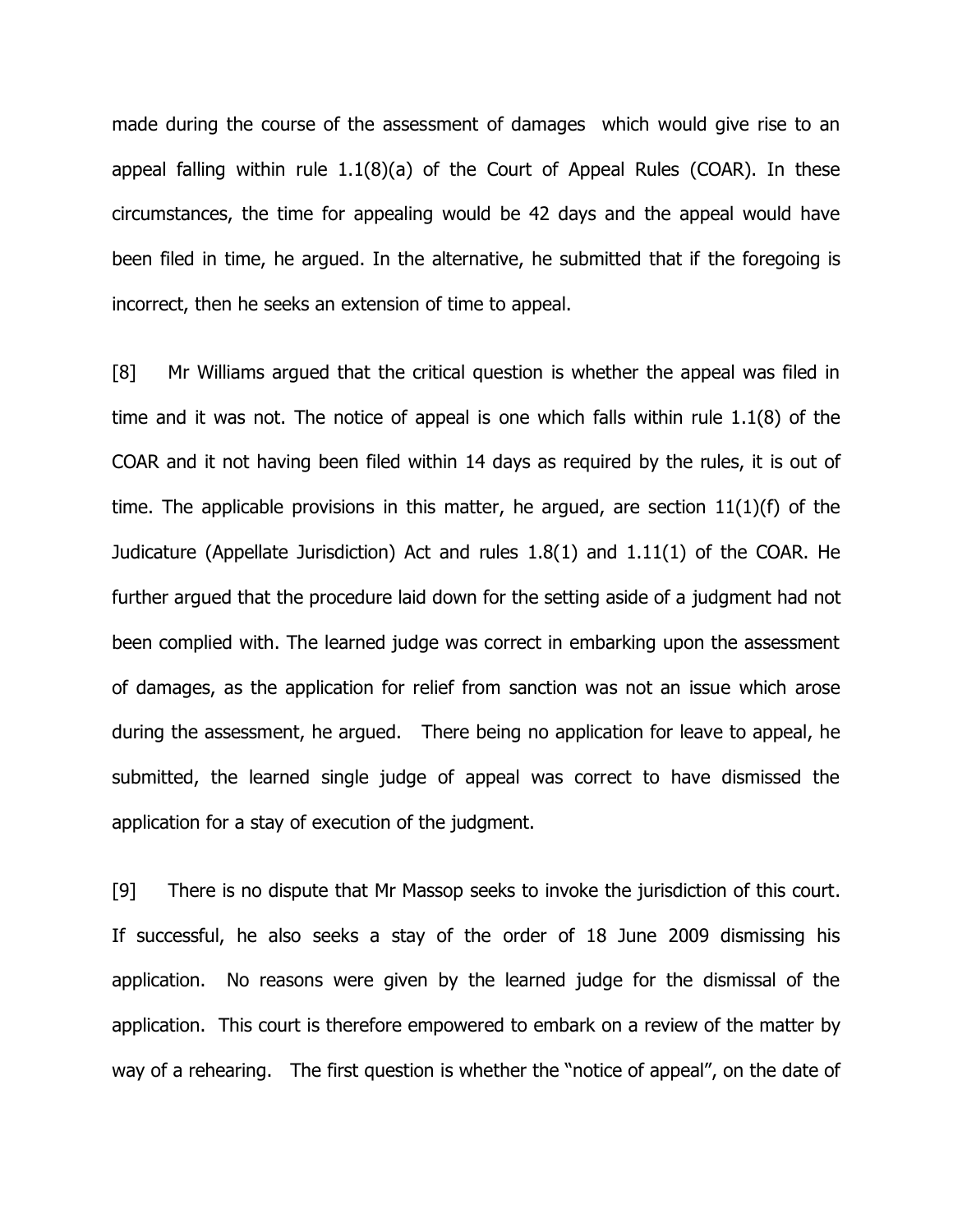filing, was properly before this court. This requires the court to direct its attention to the question as to whether the order dismissing the application falls within the purview of section 11(1)(f) of the Judicature (Appellate Jurisdiction) Act and the requisite rules, as contended for by Mr Williams.

[10] It is appropriate at this stage to make reference to the law and such rules as are relevant for the purpose of deciding the status of the notice of appeal. Section  $11(1)(f)$ of the Judicature (Appellate Jurisdiction) Act provides as follows:

"No appeal shall lie  $-$ 

- (a) … (e)"
- (f) without the leave of the Judge or of the Court of Appeal from any interlocutory judgment or any interlocutory order given or made by a Judge except:-
- $(i)$  ...  $(vi)''$

The instant case is not one which falls within any of the exceptions prescribed by the Act.

[11] Rule 1.1(8) of the COAR defines a procedural appeal as set out hereunder:

"Procedural appeal" means an appeal from a decision of the court below which does not directly decide the substantive issues in a claim but excludes-

- (a) any such decision made during the course of the trial or final hearing of the proceedings;
- (b) …
- (e) …"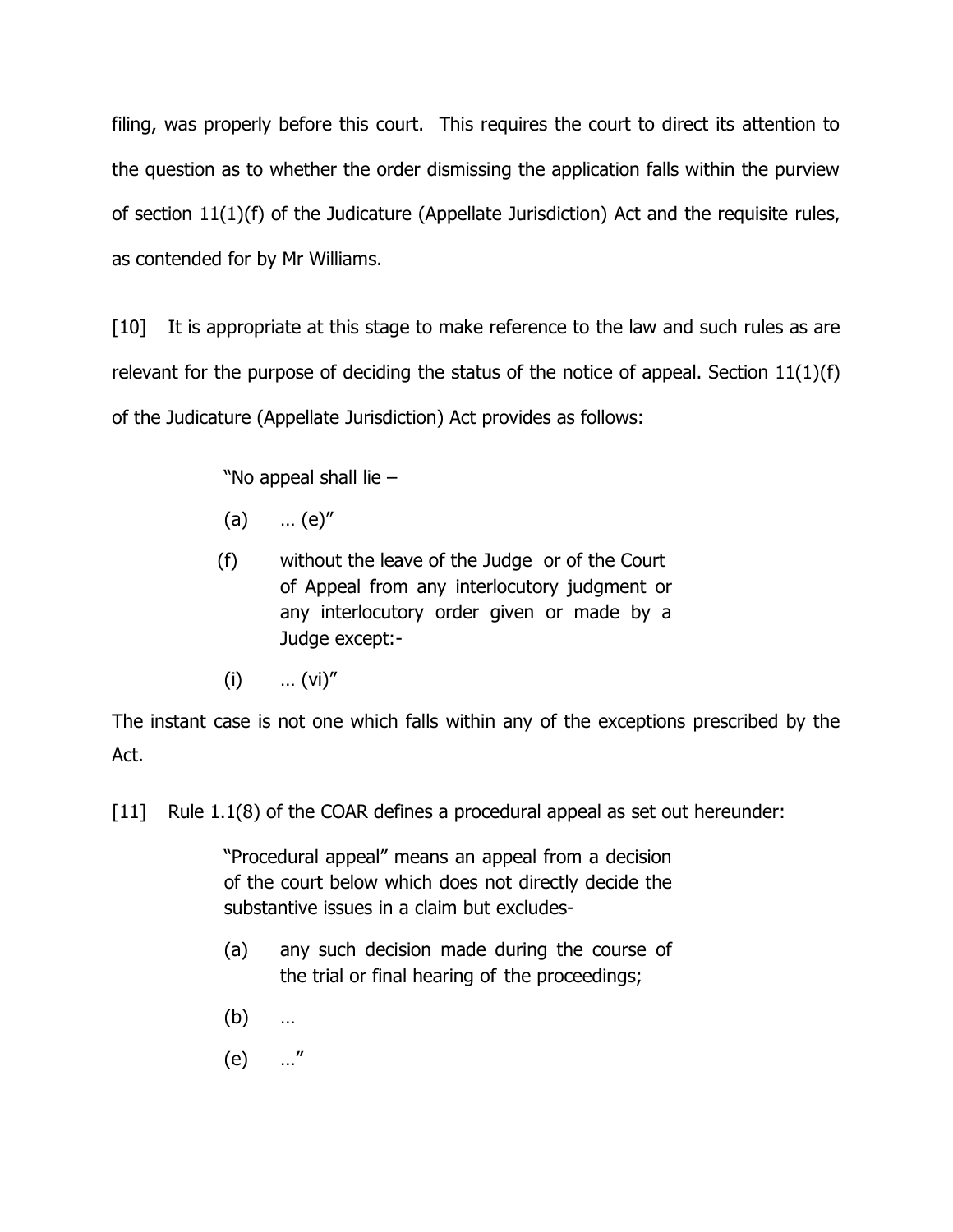[12] Rule 1.8 (1) and (2) governs the procedure in obtaining leave to appeal in instances where leave is a prerequisite for an appeal. It reads:

- "(1) Where an appeal may be made only with the permission of the court below or the court, a party wishing to appeal must apply for permission within 14 days of the order against which permission to appeal is sought.
- (2) Where the application for permission may be made to either court, the application must first be made to the court below."

[13] Rule 1.11(1) makes provision for the filing and service of a notice of appeal. It states:

- $"1.11(1)$  The notice of appeal must be filed at the registry and served in accordance with rule 1.15 –
	- (a) in the case of a procedural appeal, within 7 days of the date the decision appealed against was made;
	- (b) where permission is required, within 14 days of the date when such permission was granted; or
	- (c) in the case of any other appeal within 42 days of the date when the order or judgment appealed against was served on the appellant."

[14] I will now advert my attention to the status of the notice of appeal. The starting point is the nature of the order dismissing the application. There is no difficulty in determining that, *prima facie*, the order dismissing the application is interlocutory by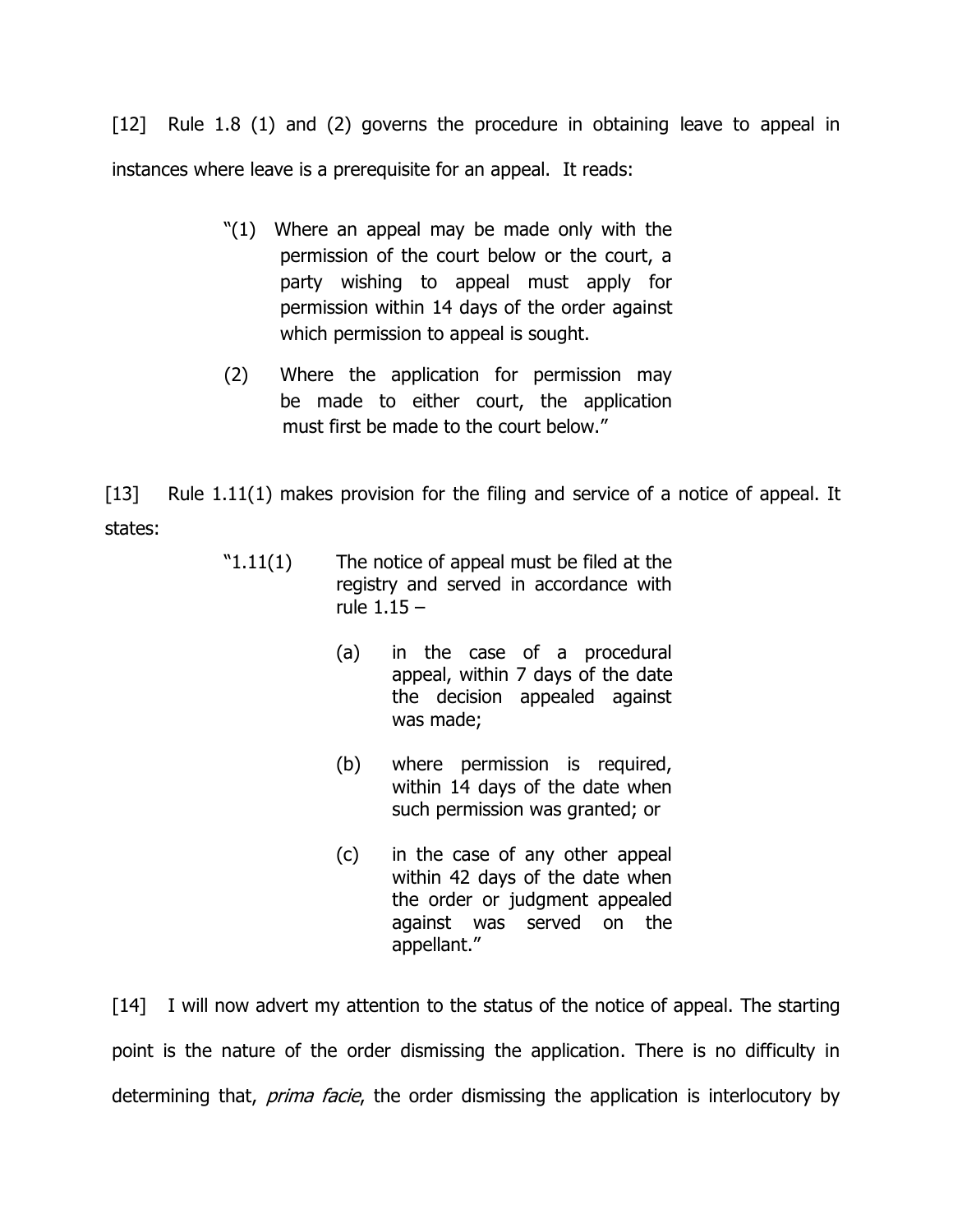nature and that the order could give rise to a procedural appeal. Nor is there any difficulty in deciding that if an order falls within the purview of a procedural appeal, section 11(1)(f) of the Judicature (Appellate Jurisdiction) Act and rules 1.8(1) and (2) and 1.11(1) of the COAR would be applicable. As ordained by the Act, a party who wishes to appeal against an interlocutory judgment or order must first obtain leave of the judge or the Court of Appeal. Under rule 1.8(1) permission to appeal must be sought within 14 days of the order against which the appeal is sought. Where permission to appeal may be sought either from the court below or this court, in obedience to rule 1.8(2), the application must be first made to the court below. By rule 1.11(1) (b), the notice of appeal must be filed and served within 14 days of the grant of permission. No leave to appeal was obtained in this matter. It is perfectly true, as (rightly) submitted by Mr Williams that a notice of appeal from an interlocutory order filed prior to the grant of leave is ineffective and invalid. The cases of **Patrick <sup>v</sup> Walker** (1966) 10 WIR 110 and **Salmon v Hinds** (1982) 19 JLR 471 cited by him clearly support this proposition. However, this is not determinative of the issue.

[15] The circumstances of this case, being somewhat unusual, give rise to the further question as to whether the order dismissing the appellant's application, although interlocutory in nature, was made during the course of the trial. An assessment of damages is a trial. This requires me to consider the meaning of the words "during the course of" within the context of rule 1.1(8) (a) of the COAR. In construing a rule, one is required to ascertain the intention of the drafters of the rules. In the ordinary course of interpretation of a rule, the intention reasonably to be attributed to that rule is that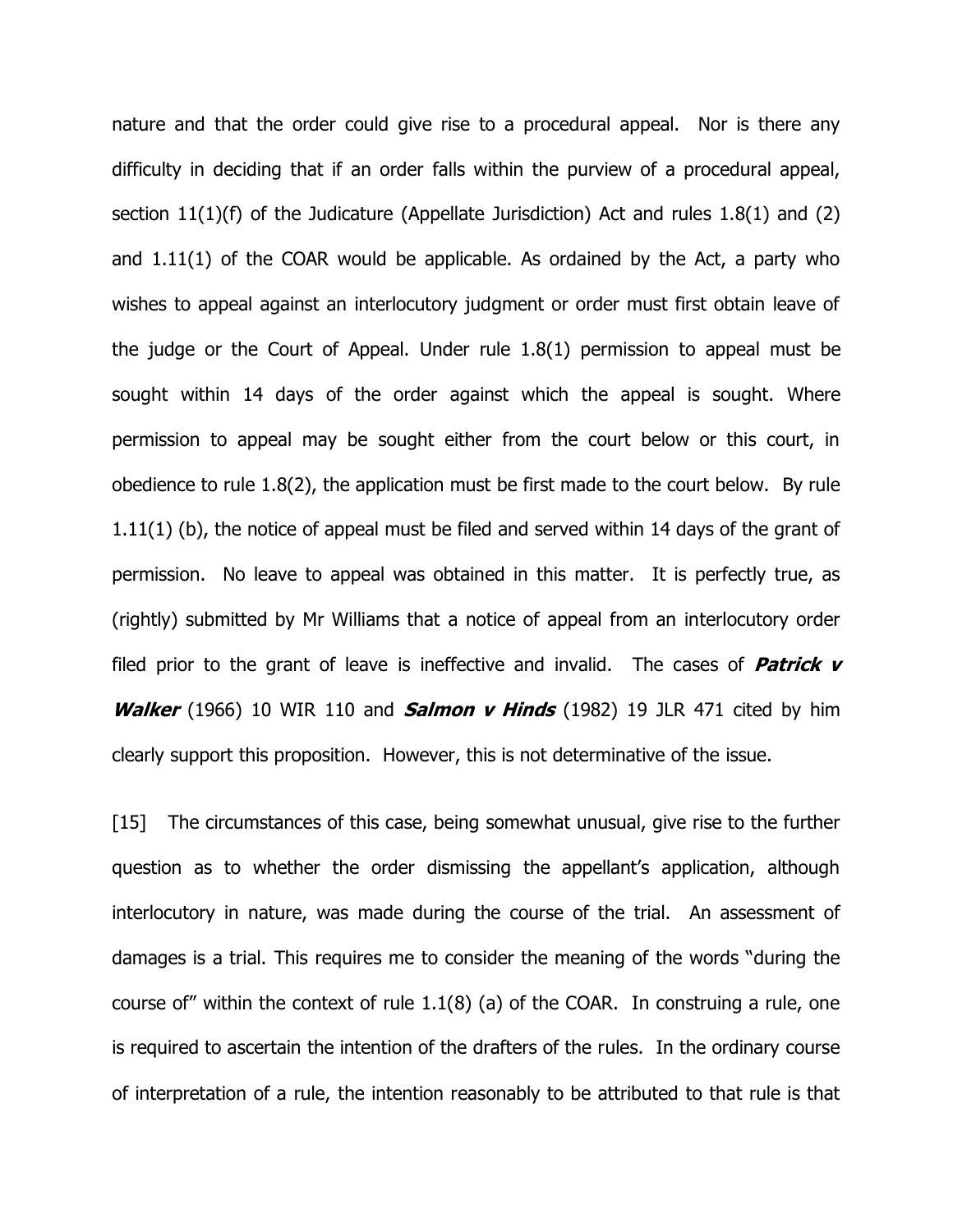which was contemplated by the draftsman. The authorities show that the intention of the framers of rules is drawn from the primary meaning of the words to be interpreted, with such modifications of those meanings as may be essential to make them consistent with the context or concept of a particular rule. In my view, the evident intent of rule 1.1(8)(a) is to encompass all acts done and decisions made, not only during the course of a trial but also at the time of a trial. Hence, the words "during the course" as used in the rule would have been contemplated by the draughtsman to be construed as meaning "at the time of" trial.

[16] I am constrained to disagree with Mr Williams that the order could not be said to have been made during the course of the trial. Importantly, the assessment of damages was the only part of the proceedings which was listed before the court for hearing on 18 June 2009. The application to set aside the default judgment was scheduled for hearing on 13 July 2009. It was short served. Surely, it could not be said that it was properly before the learned judge on 18 June. In the circumstances, it was incumbent upon the learned judge to have adjourned not only the application for it to be heard on its appointed date but also the assessment of damages. The fact that she proceeded to hear the application and made a determination on it, her decision must be treated as having been made during the course of or at the time of the assessment of damages.

[17] Consequently, the notice of appeal must be treated as falling outside the scope of rule  $1.1(8)$  and clearly within the prescription of rule  $1.1(8)(a)$  and on that basis would not have required permission to appeal. The order on the application, having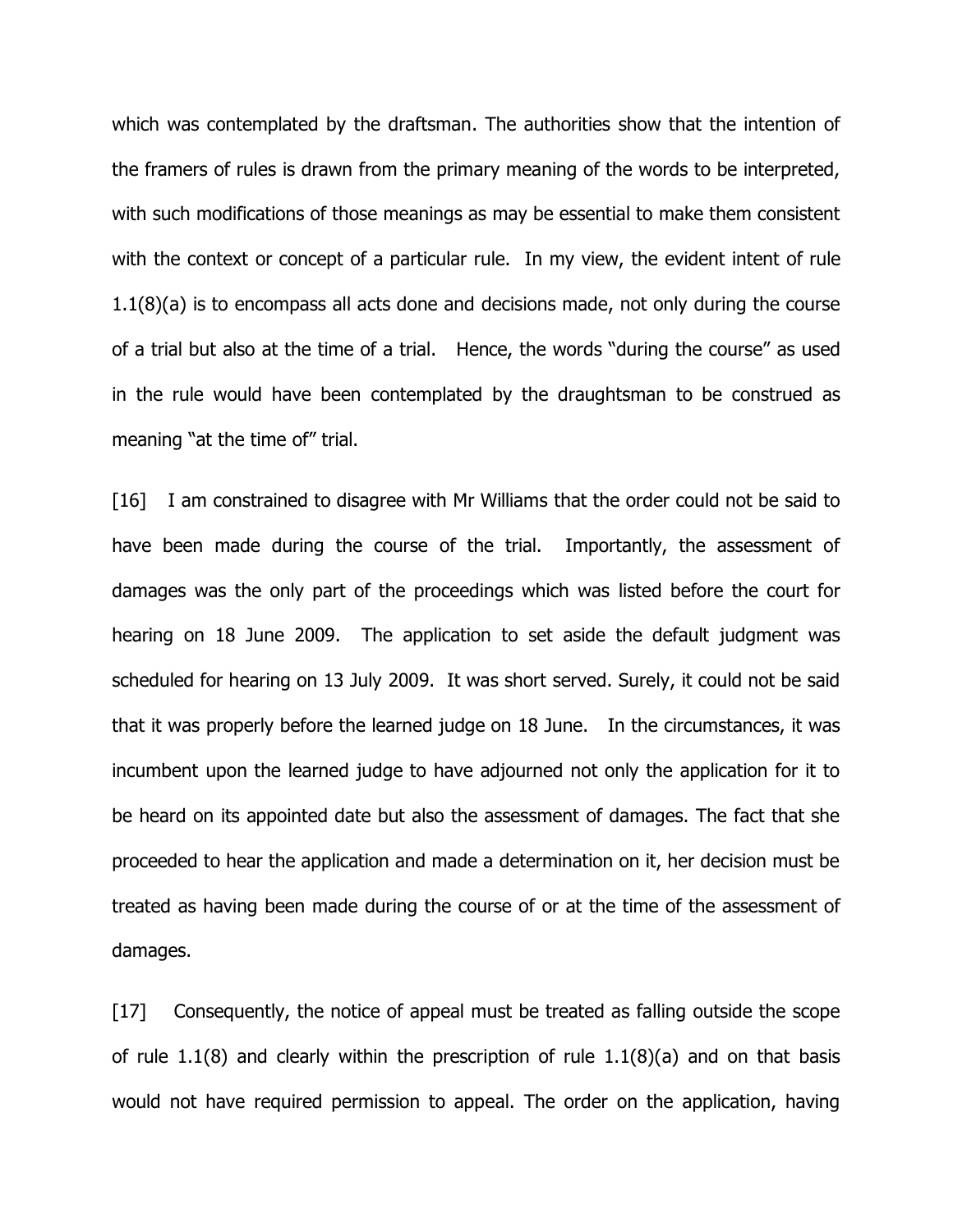been made during the assessment of damages and the damages having been assessed, would fall within the scope of rule  $1.11(1)(c)$ . It follows that Mr Massop's notice of appeal against the order dismissing the application had been filed within the time limited for so doing. In light of this finding, it will be unnecessary to give consideration to the application for an extension of time to appeal. It is necessary to state that although the assessment of damages was challenged and an order to set aside is sought, no ground has been filed with respect to the setting aside of the assessment of damages, this would not prevent Mr Massop from amending his grounds of appeal, he having challenged the assessment of damages in the notice of appeal.

[18] I will now turn my attention to the question as to whether a stay of further execution of the default judgment should be granted. As a rule, a successful litigant ought not to be deprived of the fruits of his judgment during the pendency of an appeal. However, being endowed, by rule 2.11(1) of the COAR, with discretionary power to grant or refuse a stay of execution of a judgment or order, this court will, in appropriate circumstances, suspend the execution of a judgment or order. This power remains untrammeled.

[19] For a number of years, the test for the grant of a stay of execution as propounded by Lord Staughton in **Linotype-Hell Finance Limited v Baker** [1992] 4 All ER 887 was one in which an applicant had to show that he had some realistic prospect of success in his appeal and that without a stay he would be ruined. It has however been seen that, in recent years, the courts have adopted a liberal approach in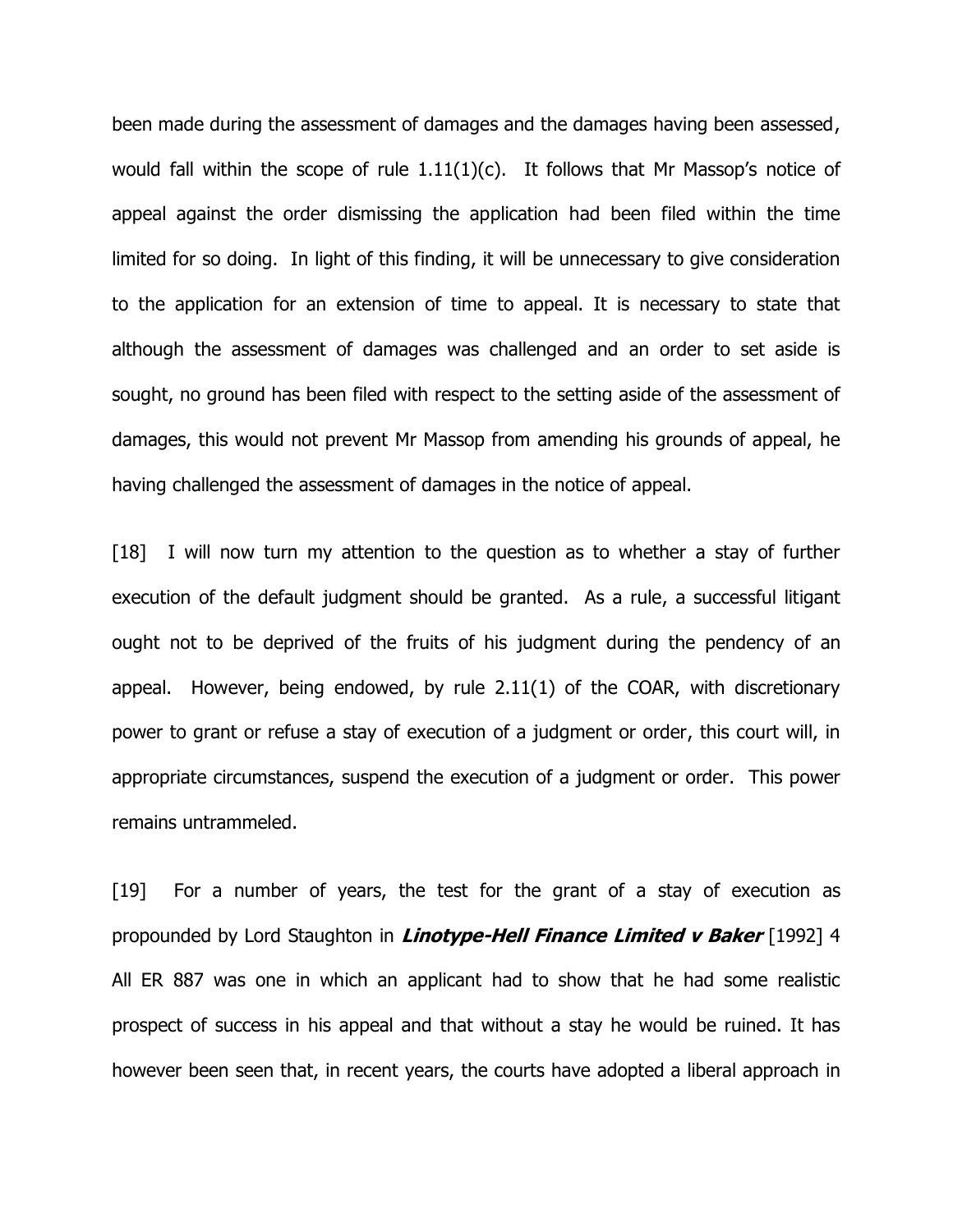considering a stay of execution. This approach appears to be, that once it is shown that there is some merit in an appeal, then any order which the court makes should be in keeping with the interests of justice.

[20] In granting or refusing a stay of execution, Clarke LJ, in **Hammond Suddard**

**Solicitors v Agrichem International Holdings Ltd** [2001] EWCA 1915, proposed

the approach of applying a balancing exercise within the scales of the interests of

justice. At paragraph 22 he said:

"Whether the court should exercise its discretion to grant a stay will depend upon all the circumstances of the case, but the essential question is whether there is a risk of injustice to one or other or both parties if it grants or refuses a stay. In particular, if a stay is refused what are the risks of the appeal being stifled? If a stay is granted an (sic) the appeal fails, what are the risks that the respondent will be unable (sic) enforce the judgment? On the other hand, if a stay is refused and the appeal succeeds, and the judgment is enforced in the meantime what are the risks of the appellant being able to recover any monies paid from the respondent?"

# [21] Phillips L J, in **Combi (Singapore Pte Limited <sup>v</sup> Ramnath Sriram and Sun**

**Limited FC** [1997] EWCA Civ 2164, stated the approach in the following way:

"In my judgment the proper approach must be to make that order which best accords with the interest of justice. If there is a risk that irremediable harm may be caused to the plaintiff if a stay is ordered but no similar detriment to the defendant if it is not, then a stay should not normally be ordered. Equally, if there is a risk that irremediable harm may be caused to the defendant if a stay is not ordered but no similar detriment to the plaintiff if a stay is ordered, then a stay should normally be ordered. This assumes of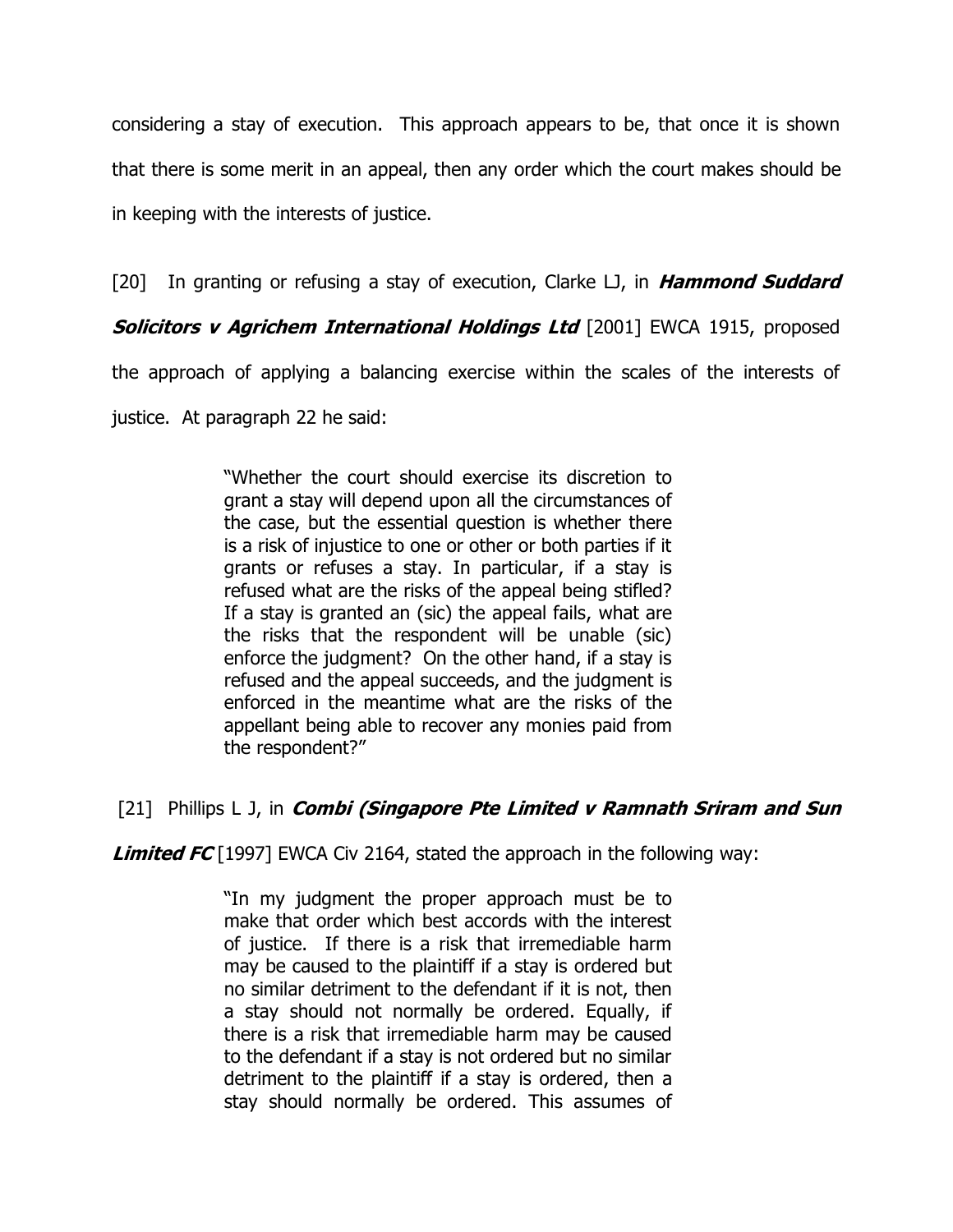course that the court concludes that there may be some merit in the appeal. If it does not then no stay of execution should be ordered. But where there is a risk of harm to one party or another, whichever order is made, the court has to balance the alternatives in order to decide which of them is less likely to produce iniustice."

[22] Lord Gifford submitted that the appellant was never advised of the entry of judgment against him, accordingly, the failure to attend the case management conference was not his fault, nor should the delay in seeking the relief be ascribed to him. He argued that Mr Massop has good grounds for successfully defending the claim on the objective evidence that the minibus" brakes were faulty. He, however, was not unmindful that if the judgment is set aside, there would be further delay in the respondent receiving compensation for his injuries but submitted that Mr Massop will not seek to recover the amount already paid to the respondent.

[23] Mr Williams submitted that the case management order was served on 23 January 2008 and over a year and a half had elapsed before steps were taken to set aside the default judgment. Despite the fact that Mr Jarrett said that the order did not come to his attention, he was served and an application to set aside the default judgment should have been made from the time of service of the case management order, he contended. He also argued that Mr Massop stated that the order was not brought to his attention, but no explanation was given by him for not attending the case management conference. Further, he had obtained information from Mr Francis who attended the pretrial review on 19 March 2009 that a default judgment had been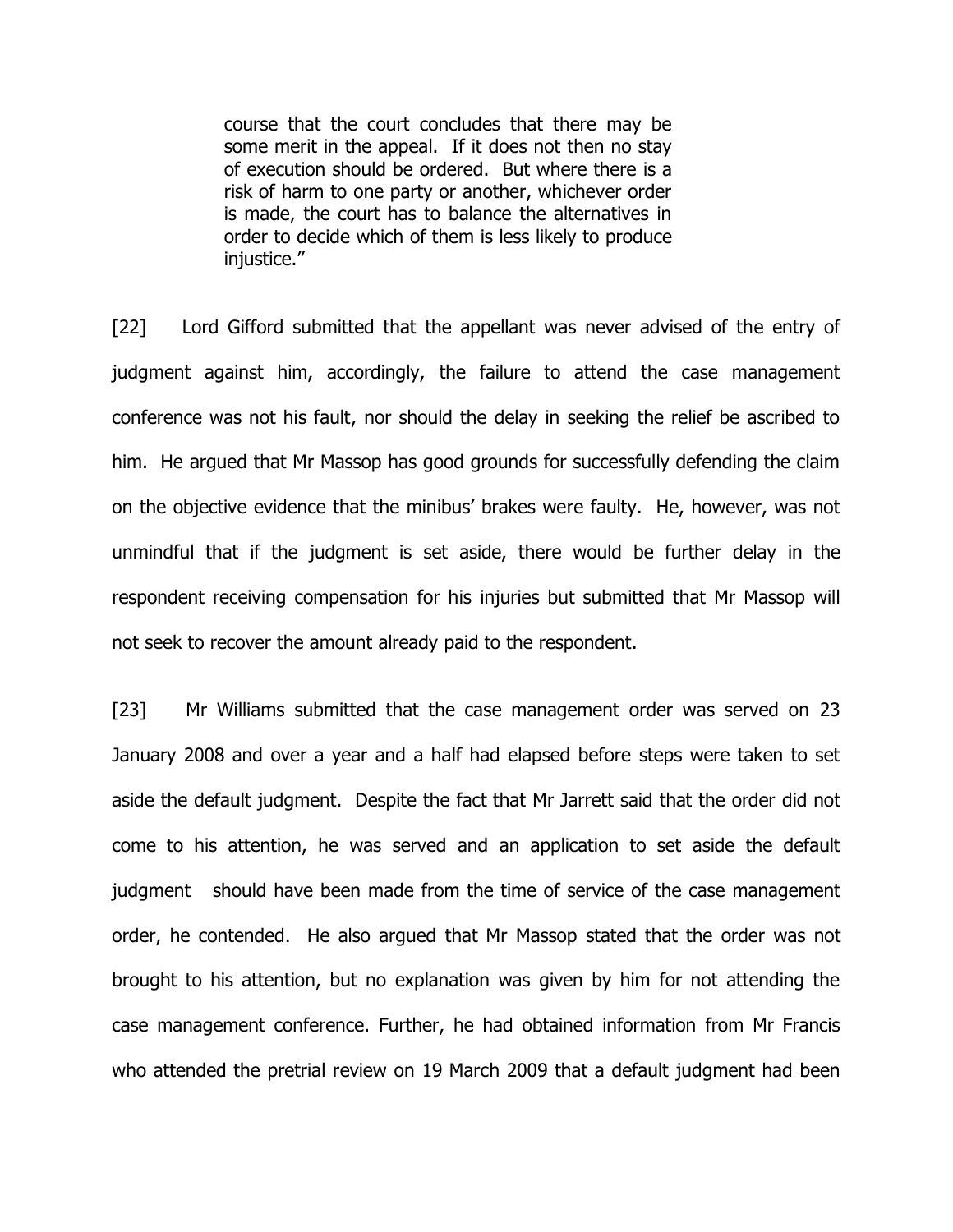entered against him but it was not until 17 June 2009 when the matter came on for assessment that he sought to make the application to set it aside.

[24] The question to be answered is whether in the circumstances of this case, a stay would be justified. In his affidavit in support of his application of 4 February 2011, at paragraphs 5 to 12, Mr Massop said:

- "5. That after the accident both vehicles were examined at The Gordon Town Police Station, by Mr. Patrick Ricketts - Government's Motor Vehicle Certifying Officer from the Island (sic) Traffic Authority, Saint Andrew, in the presence of the Police Sub-Officer in charge of the Gordon Town Police Station, other police personnel at the Station, Relva Sylvester and myself.
- 6. That my Leyland Freighter Motor Truck registered 1873 CC which I was driving at the time of the accident was found to be in sound mechanical condition. The Minibus bearing Registration Number PC 0179 owned and driven by Relva Sylvester at the time of the accident was found to have a faulty braking system, both service brakes and parking brakes.
- 7. That I exhibit hereto a photocopy of the Certificate of Defects issued by Mr. Patrick Ricketts, the Government's Motor Vehicle Certifying Officer, which he issued after he examined the Toyota Hiace Minibus bearing Registration Number PC 0179, dated the  $19<sup>th</sup>$ day of January, 2006, marked with the letters  $J.M. - I.$
- 8. That I also exhibit hereto a Statement made by the name Certifying Officer as to the condition of the two motor vehicles when he examined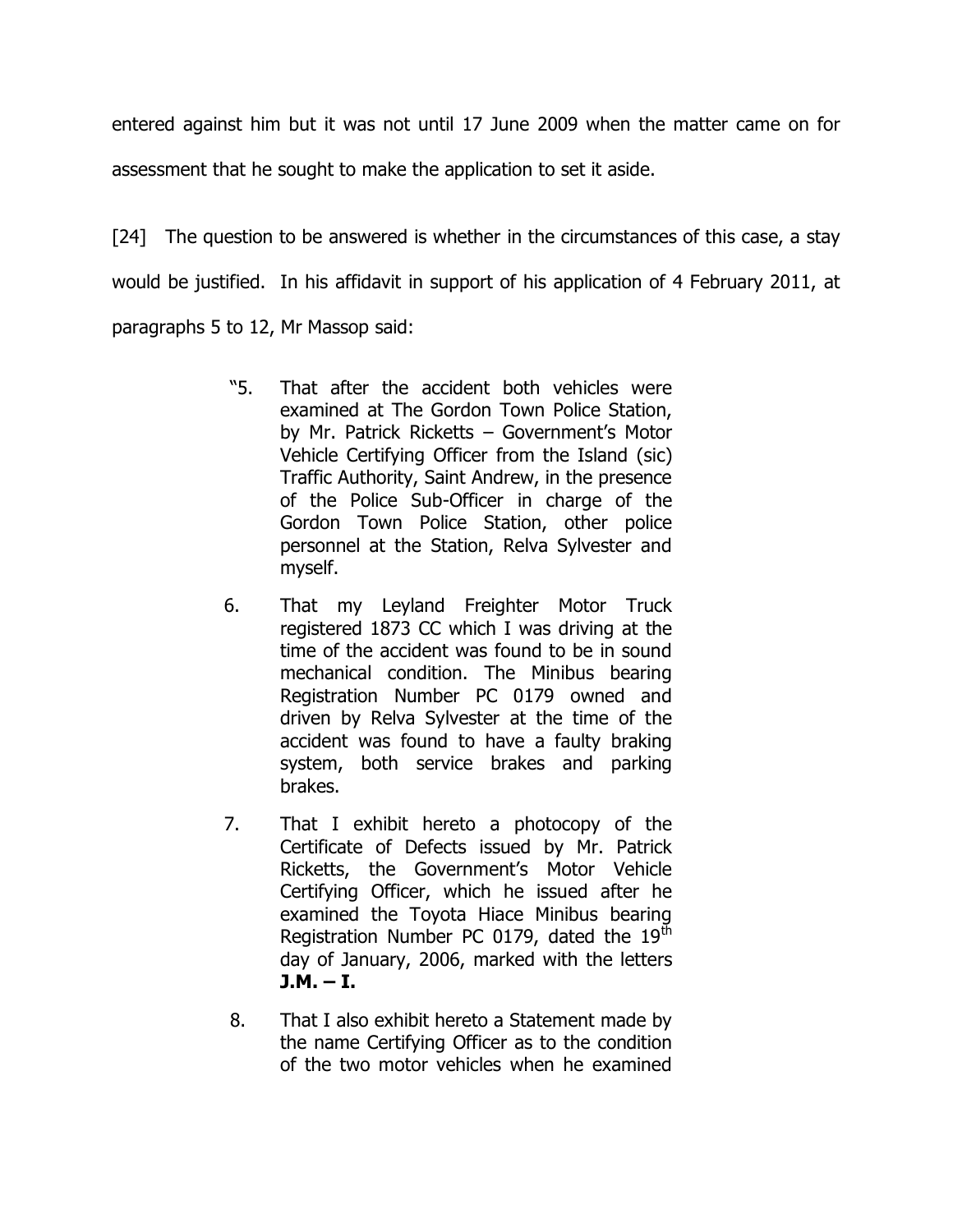them on the  $19<sup>th</sup>$  day of January, 2006, marked with the letters **J.M. – 2.**

- 9. That after I was served with the Claim Form and Particulars of Claim, I retained Mr. Keith Jarrett, Attorney-at-Law of No 20 Duke Street, Kingston, to represent me. I gave him a statement, and asked him to file my Defence to the Claimant"s claim.
- 10. That I enquired of him about two (2) weeks after I gave him the statement whether he had put in my Defence, and he assured me that he had done so. I gave him my home telephone number and also my Cellular telephone number, and told him that if I had to travel overseas I would inform him, in case any issue came up in the case that required my presence in court.
- 11. That I left the conduct of my Defence to Mr. Jarrett and would telephone him from time to time to ask him how the case was progressing.
- 12. That I learnt on the  $19<sup>th</sup>$  day of March 2009, for the first time that a judgment in default of attendance at the Case Management Conference was entered against me on the  $14<sup>th</sup>$  day of January, 2008. I was never informed of the hearing on that date, and could not have attended court. I was also not made aware of the orders made at the Case Management Conference."

[25] As shown, there is evidence explaining Mr Massop's absence from the case management conference in that he was not advised of the hearing by his attorney-atlaw. On 19 March 2009 he became aware, for the first time, that the judgment in default had been made. There is also evidence which speaks to his failure to attend the pretrial review. He was unable to return to the island on time due to his absence in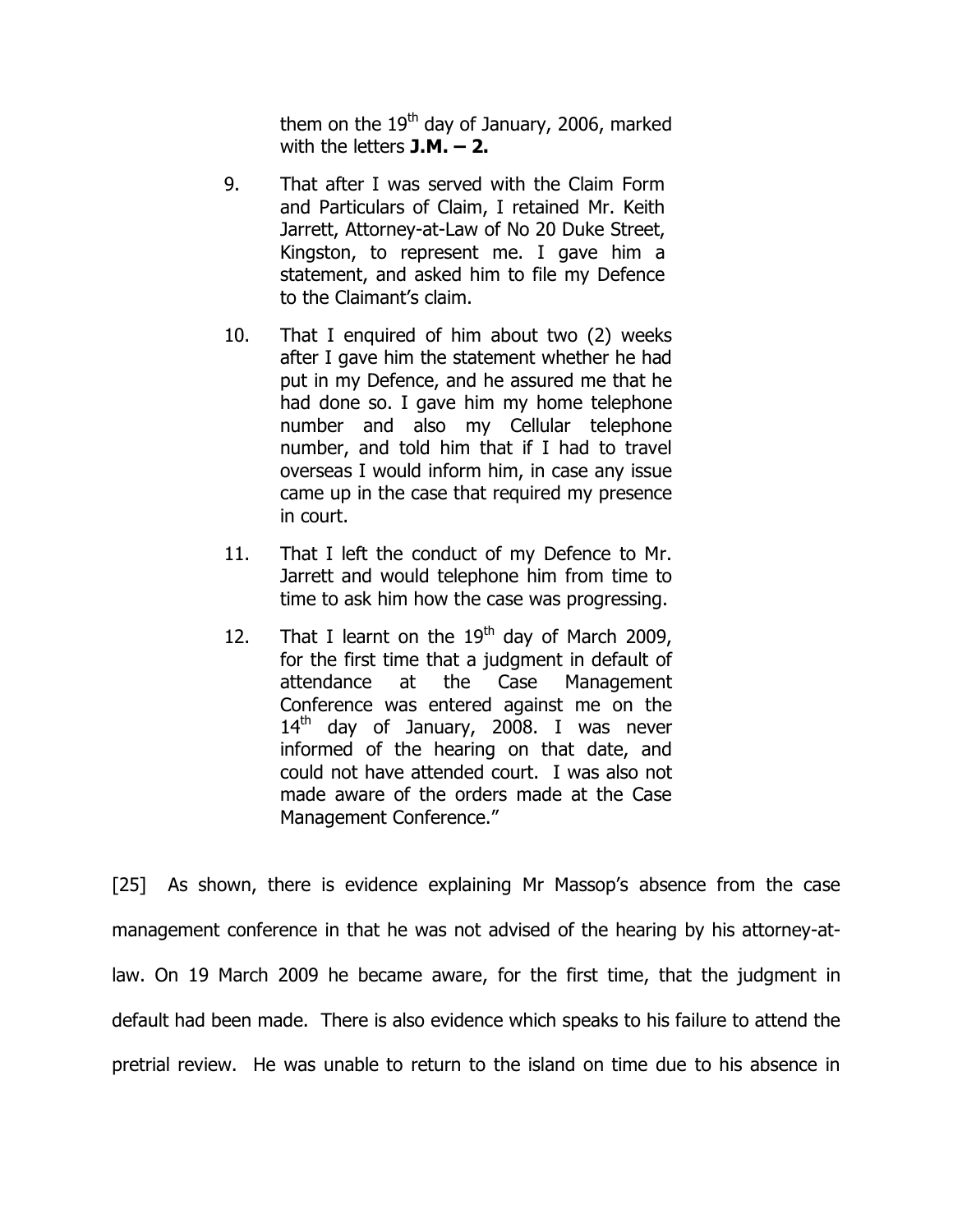attending his brother"s funeral. He exhibited his passport as well as his airline ticket to show that he was away on the date of the pretrial review. Importantly, there is also evidence showing that his motor vehicle, as well as Mr Sylvester"s, was examined by the motor vehicle examiner. Mr Sylvester's vehicle was found to have had defective brakes. His motor vehicle had no defects. These assertions are supported by the relevant certificates, from the motor vehicle examiner, which he has exhibited.

[26] He has denied liability. He averred that it was not a head-on collision between the two vehicles. The accident, he has asserted, was essentially due to the defective brakes of Mr Sylvester"s minibus in the act of passing his truck. It cannot be said that he has not raised a good and arguable defence.

[27] If he is successful in the appeal, the matter would proceed to trial, obviously after a trial date is fixed by way of a case management order. If he succeeds at trial, he will suffer some loss as he will be unable to recover the \$1,539,000.00 paid to the respondent. It is undeniable that there have been delays caused by Mr Massop"s failure to act with due diligence and expedition in the pursuit of his defence. However, the delay in applying to set aside the default judgment is not inordinate. It cannot be denied that the delay prevents the respondent from recovering the fruits of his judgment. Ultimately, the question is whether the overriding objective of dealing with cases justly favours a grant of or calls for a refusal of a stay. It is clearly the negligence of Mr Massop"s attorney at law which accounts for the unfortunate state of affairs.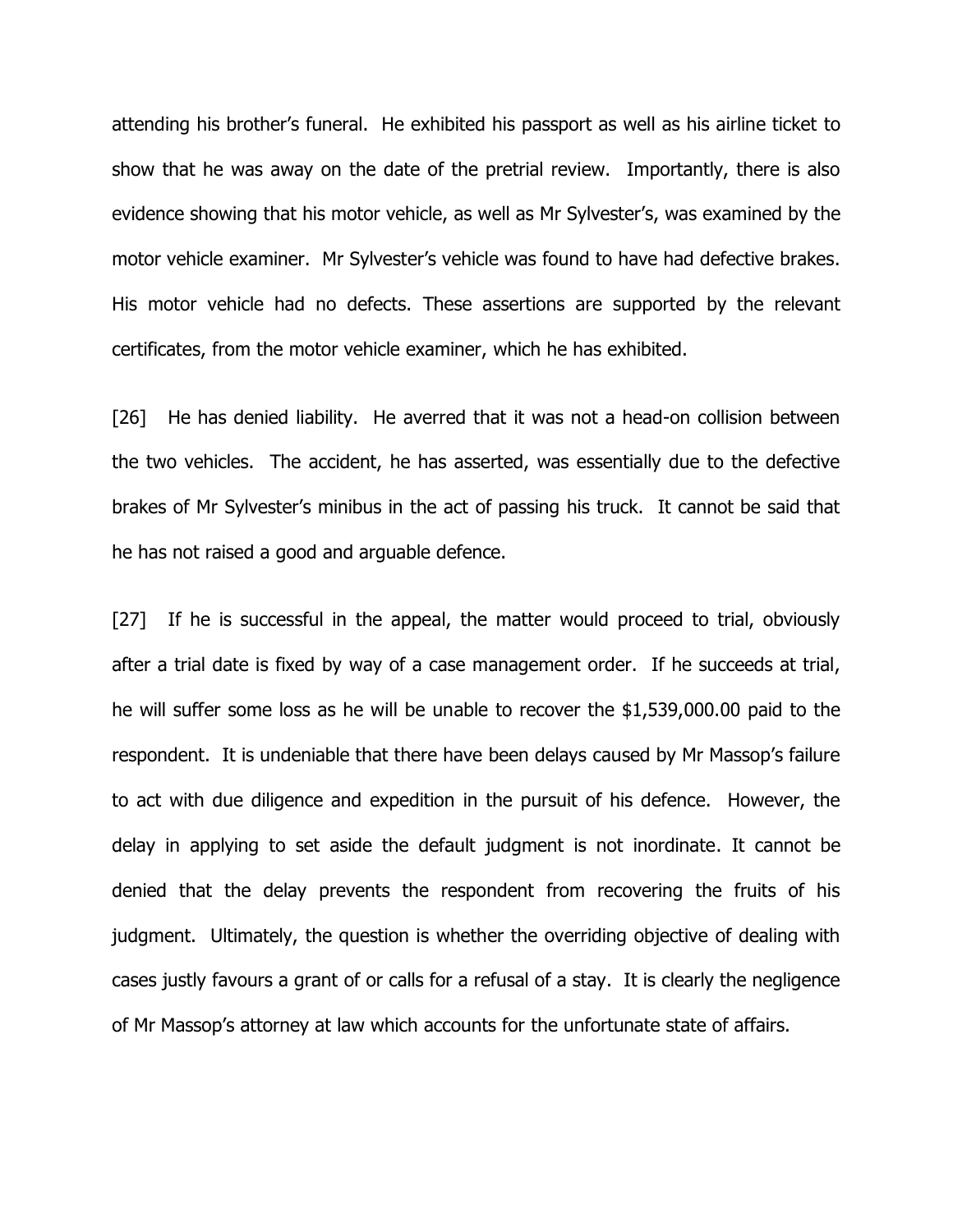[28] Should Mr Massop succeed on appeal, surely, he would be entitled to defend the claim. It is of significance, however, that rule 37.3(1) of the Civil Procedure Rules (CPR) provides for the service of a notice of discontinuance on every other party to the claim. Rule 37.3(2) requires that a filed copy of the notice should contain a certificate in proof of service. Rule 37.5(1) stipulates that the notice of discontinuance takes effect upon service upon every other party. The notice of discontinuance was not in compliance with rule 37.3(2). It could be argued that there was no proof of service of the notice before the court. This raises the question as to whether or not Mr Sylvester is still a party to the proceedings and if he is, whether the assessment of damages should be done at the time of the trial of the action in obedience to the case management order, if Mr Massop fails in his bid to set aside the default judgment.

[29] However, I cannot ignore the fact that any further delay will result in some amount of prejudice to the respondent. Despite this, the mischief occasioned by the delay could be cured by way of costs and the fact that he has already received \$1,539,000.00 from Mr Massop, which he, Mr Massop, will not seek to recover. In the circumstances of this case, the balance weighs in favour of Mr Massop. The interests of justice demand intervention by the court. Accordingly, it would only be just and fair to grant a stay of further execution of the default judgment, pending the hearing of the appeal.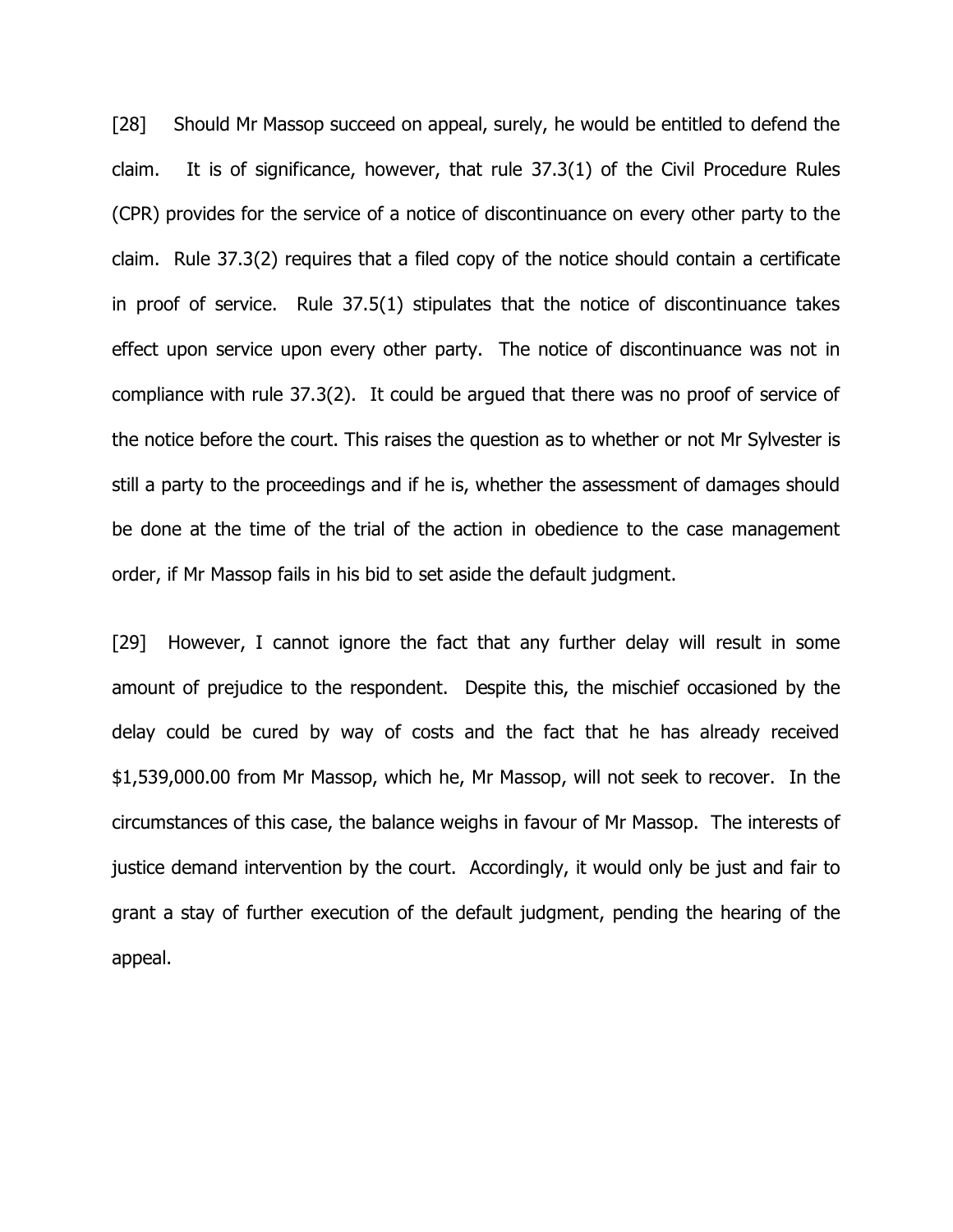[30] Before departing from this matter it is necessary to state that this is an exceptional case, particularly in view of the fact that there is some uncertainty as to whether, at this stage, Mr Sylvester is still a party to the proceedings.

[31] I would award costs to the respondent to be agreed or taxed.

#### **PHILLIPS JA**

[32]I have had the benefit of reading the draft judgments of my sister Harris JA, and my brother Hibbert JA (Ag) and am constrained to add a few words of my own as the opinions of the members of the court differ.

[33] I must state at the outset that I agree with the opinion of my sister Harris JA for the reasons set out below. I also adopt the facts and the chronology of events as stated in her draft judgment.

[34] I accept that the paragraphs in the notice of application for court orders filed in this court on 4 February 2011, and which was before us on 21 and 23 March this year, which we are not entitled to consider at this stage, are paragraphs 1 and 3. The remaining paragraphs request orders: for an extension of time within which Mr Massop may apply for leave to file notice of appeal against the judgment of P. Williams J made on 18 June 2009, and an order granting leave (paragraph 2); for a review of the order made by Dukharan JA in chambers on 30 March 2010, whereby he refused an application for a stay of execution of the said judgment (paragraph 4); and that the notice of appeal filed on 28 July 2009 stands (paragraph 5).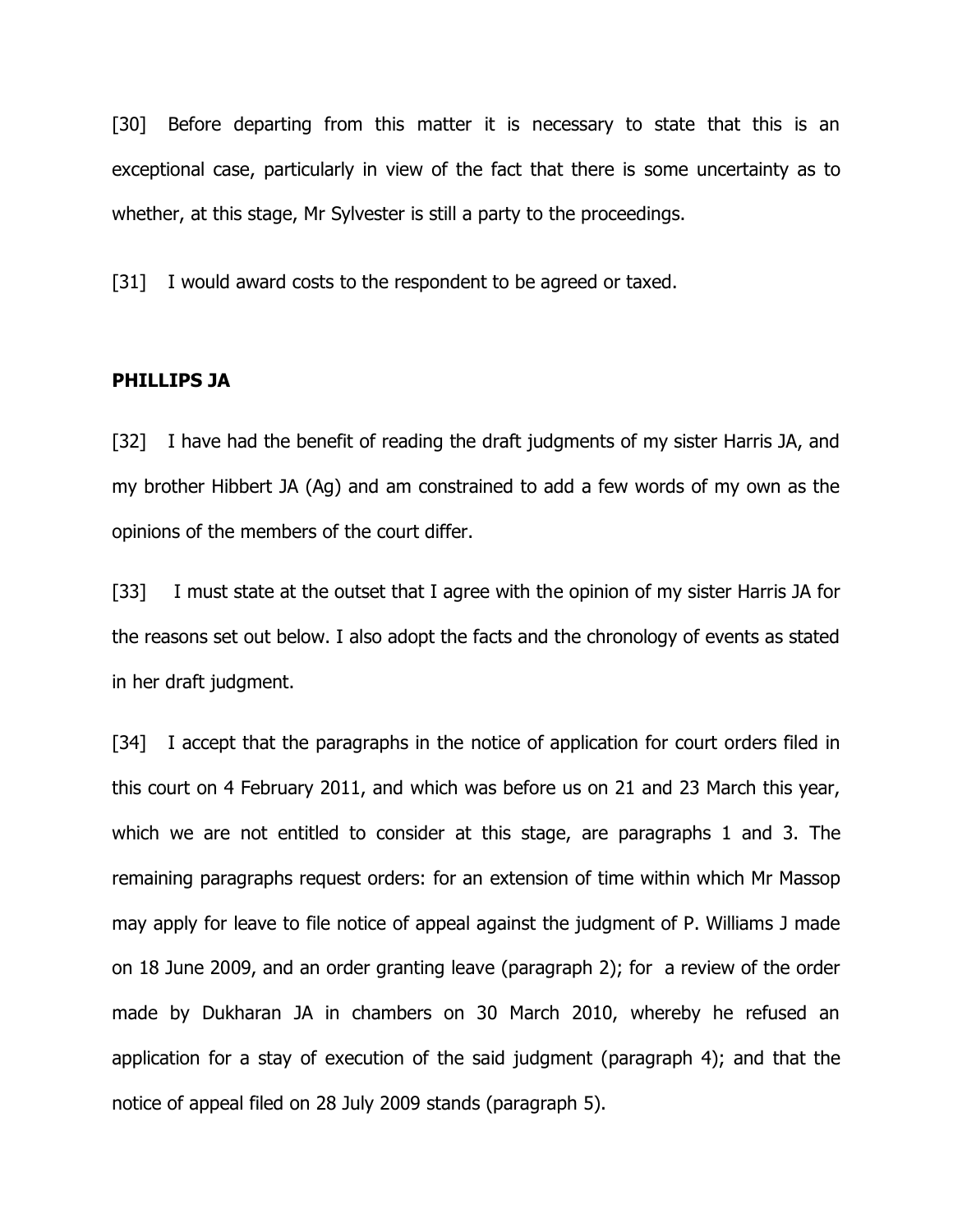[35] One of the main issues in the application is whether the appeal is a procedural appeal for which permission is required, and which has not yet been obtained, and in respect of which, such permission and the filing of the appeal itself would now be woefully out of time (see section 11(1)(f) of the Judicature (Appellate Jurisdiction) Act and rule 1.1(8), 1.8(1), 1.11(1)(a), and 2.4(1) of the Court of Appeal Rules (COAR)). I however accept the reasoning of Harris JA that the order made by P. Williams J on the application to set aside the default judgment (which had been entered against Mr Massop at the case management conference on 14 January 2008, due to the absence of Mr Massop and his attorney), for leave to amend his defence, and for relief from sanctions, was made during the course of the trial or final hearing of the proceedings, being the assessment of damages, as that was the matter fixed for hearing before her on that day. That order would therefore be excluded from the definition of a "procedural appeal" in the COAR.

[36] On 18 June 2009 the learned trial judge assessed damages payable by Mr Massop to the respondent as follows: special damages in the sum of \$298,918.46, with interest at 5% from 19 January 2006 to 18 June 2009; general damages in the sum of \$6,878,400.00 in respect of pain and suffering and loss of amenities, loss of earning capacity and handicap in the labour market and cost of future medical care and transportation. Interest at 6% was awarded on the sum of \$4.5 million (pain and suffering and loss of amenities) from 11 May 2006 to 18 June 2009. Mr Massop has appealed that assessment and has asked this court to set it aside. The order in respect of the assessment of damages was a final order made after a hearing. The notice of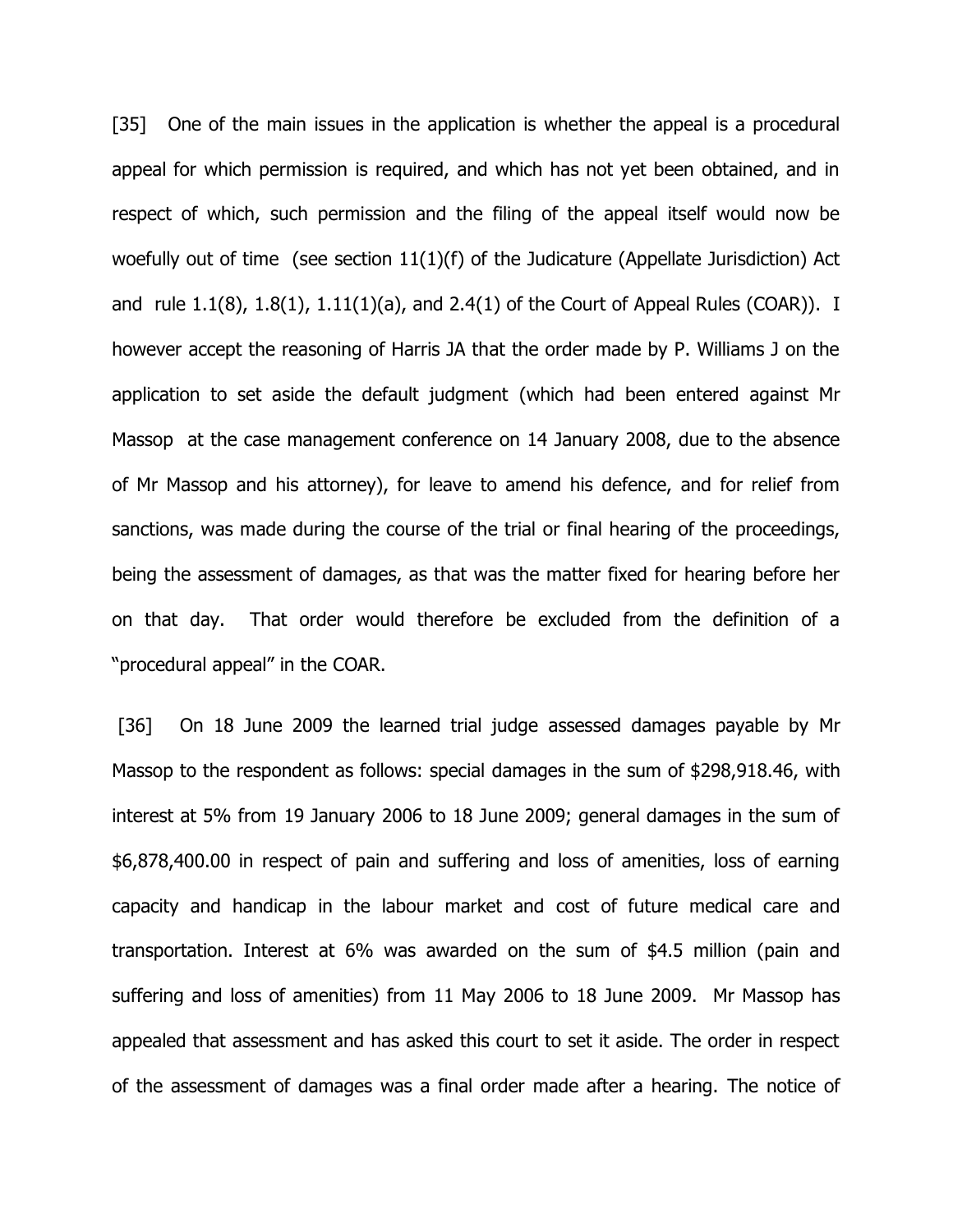appeal was filed on 28 July 2009 within 42 days of the judgment of P. Williams J pursuant to rule 1.11(1)(c) of the COAR. The notice also asks that the order dismissing the application referred to above be set aside, and that the orders prayed for therein be made by this court, which may appear interlocutory in nature, but as the dismissal of the application was made during the course of the hearing of the assessment of damages, and the order on the assessment is a final order, I would order that the notice of appeal should stand. Additionally, even if I am wrong in that interpretation of the definition in the rule, or the nature of the orders made, pursuant to the "application approach" which has been applied in England and adopted by this court in the past (see **White v Brunton**, [1984] 2 All ER 606, and **Rayton Manufacturing Ltd & Ors v Workers Savings and Loan Bank** SCCA No. 20/2009 App. No. 35/2009, judgment delivered 30 July 2009) the judgment in respect of the assessment of damages would be final whether by way of "application" or in effect, and on that basis alone, I would order that the notice of appeal filed by Mr Massop should stand. In the light of that ruling, no order need be made on the application to extend the time for the filing of the notice of appeal.

[37] In respect of the notice of discontinuance, I agree with Harris JA that as no certification in respect of service of the same on the defendants had been filed by the claimant, rule 37.3 (2) of the Civil Procedure Rules (CPR) had not been complied with, and, it is arguable whether there had been effective service of the notice on Relva Sylvester, as required by rule 37.5 of the CPR. A finding on this by the Court of Appeal will no doubt determine whether Relva Sylvester remains a party in the suit.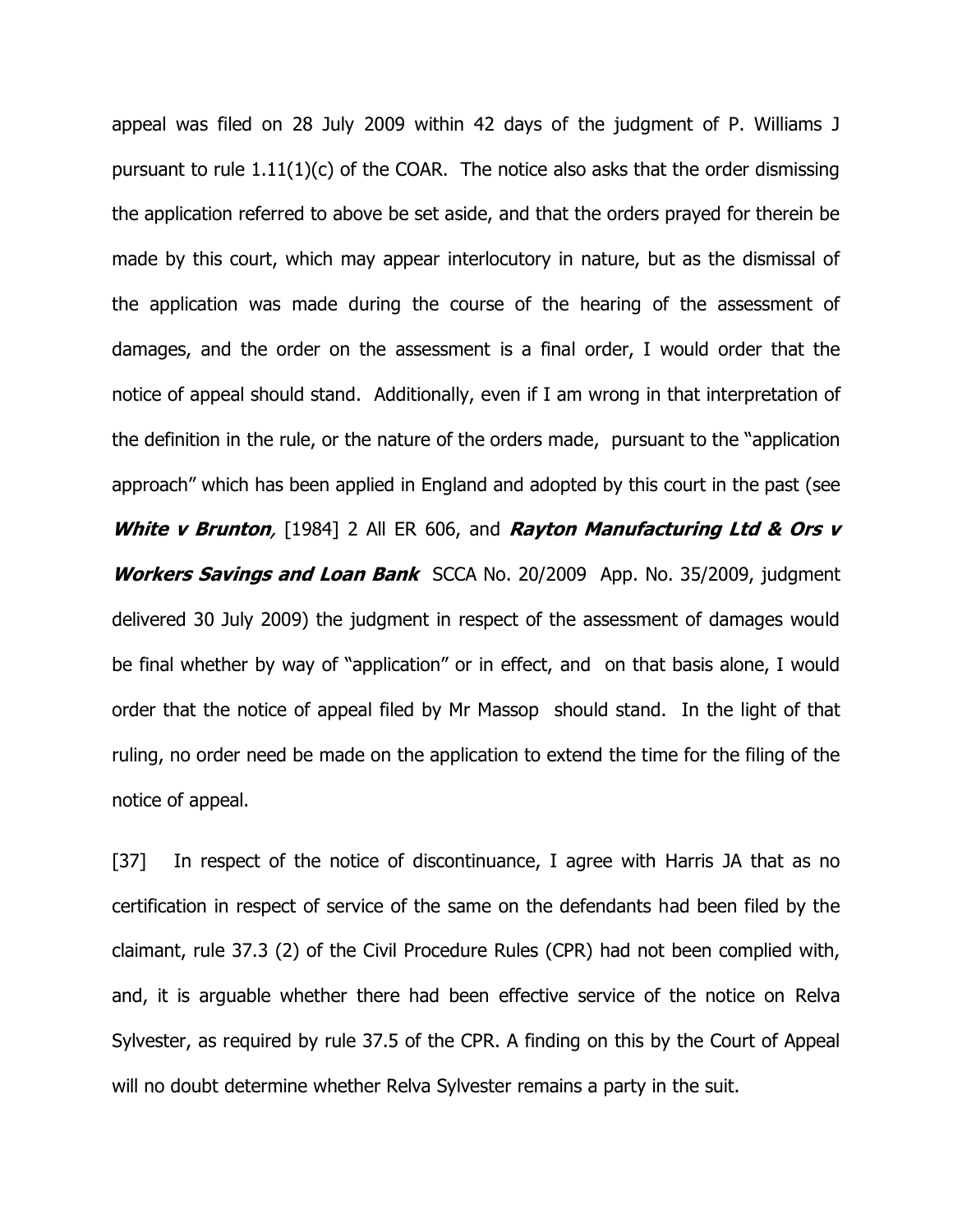[38] I also agree with the order and reasoning of Harris JA, with regard to whether a further stay of execution of the default judgment should be granted. Mr Massop has already paid \$1,539,000.00 to the respondent, which he has indicated he would not seek to recover, and rightly so, as so much of the delay experienced in this matter has been caused by those representing him in the proceedings. In the circumstances of this case, I agree with Harris JA that the balance weighs in favor of Mr Massop in respect of the further stay of execution of the judgment. "The interests of justice demand intervention by the court" and I would therefore order that a further stay of the execution of the judgment be granted until the hearing of the appeal. Costs, taxed if not agreed, should be the respondent's.

### **HIBBERT JA (Ag) (DISSENTING)**

[39] Temar Morrison, a minor, was on 19 January 2006 seriously injured as a result of a collision between the bus he was travelling in and a motor truck. The bus was being driven by Mr Relva Sylvester and the truck by Mr Joscelyn Massop.

[40] Consequent on the injuries to Temar Morrison, a claim was filed in the Supreme Court on his behalf by his mother and next friend, Miss Audrey White, naming Relva Sylvester and Mr Massop as defendants.

[41] At an adjourned case management conference held on 14 January 2008, Mr Massop did not attend, nor was he represented, and judgment in default of attendance at the case management conference was entered against him with damages to be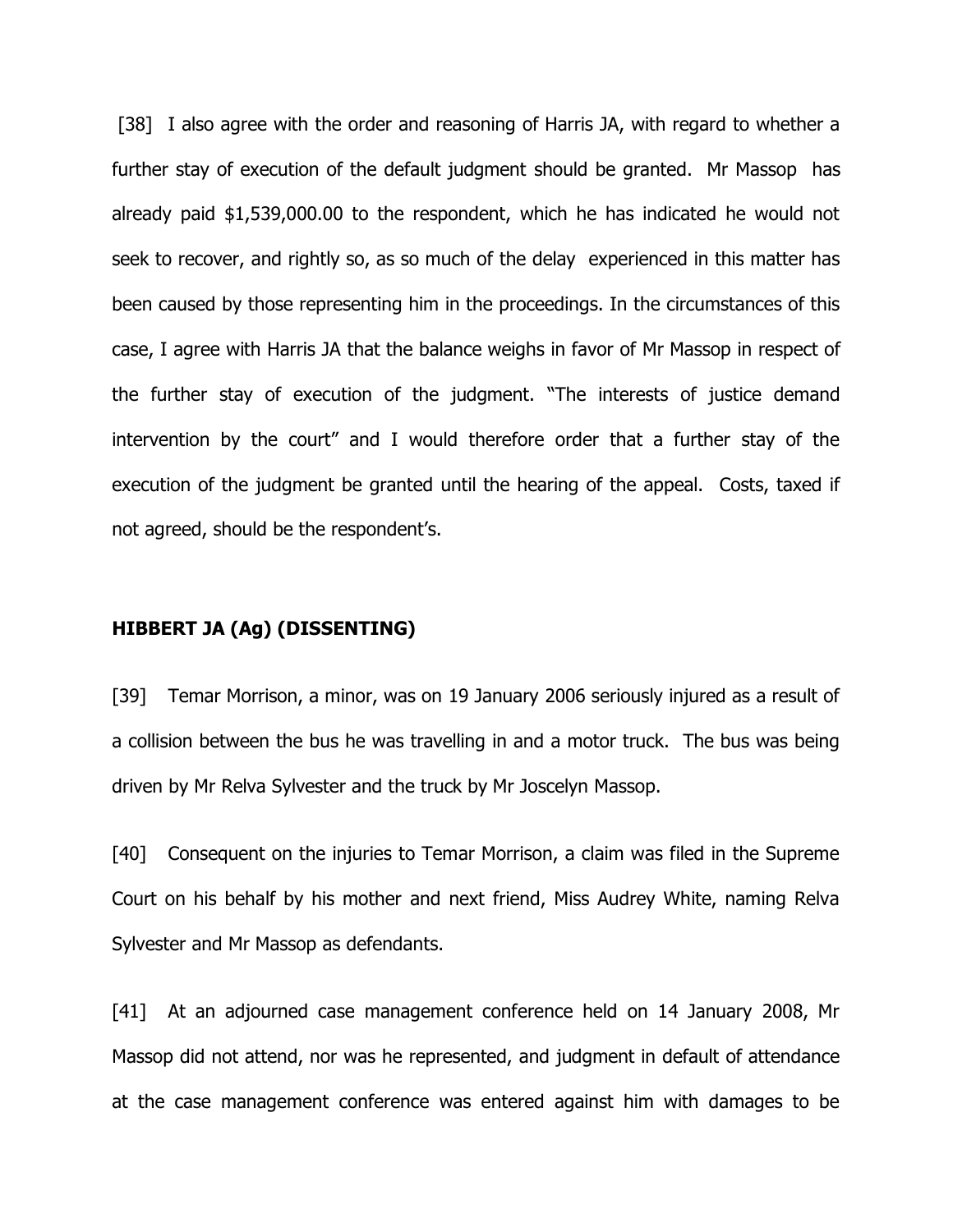assessed. The assessment of damages was set to be at the time of the trial of the matter against Relva Sylvester.

[42] A copy of the order made at the case management conference indicating that a pre-trial review was to be held on 9 February 2009 and that the trial was fixed for 17 and 18 June 2009, was on 23 January 2008 served on Mr Keith Jarrett, attorney-at-law, who was the attorney on record for and on behalf of Mr Massop.

[43] The pre-trial review was adjourned to 4 June 2009 and was attended by Mr Rudolph Francis, attorney-at-law, instructed by Mr Keith Jarrett on behalf of Mr Massop.

[44] On 16 June 2009 the claimant, by notice filed in the registry of the Supreme Court, discontinued the action against Relva Sylvester.

[45] On 17 June 2009 Mr Massop filed a notice of application for court orders seeking to set aside the default judgment, leave to amend his defence and relief from sanctions. This application was set to be heard in Chambers on 13 July 2009.

[46] Mr Rudolph Francis, in his affidavit sworn to on 18 February 2011, stated that on 17 June 2009 he appeared on behalf of Mr Massop before Miss Paulette Williams J before whom the matter was listed for assessment of damages. He stated that he informed the learned judge of the application which was filed that morning, whereupon the learned judge adjourned the matter to 18 June 2009.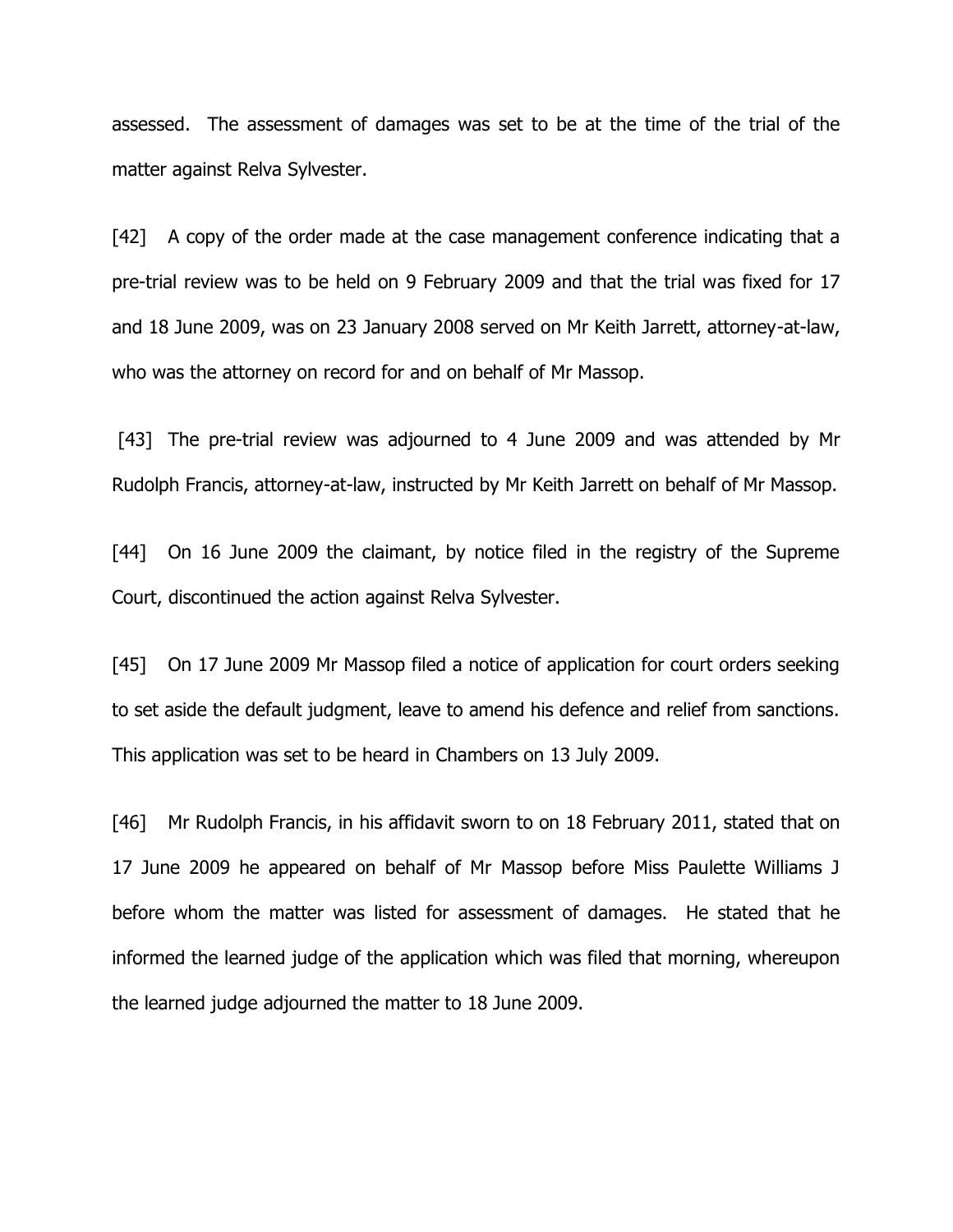[47] Mr Francis further stated in his affidavit that he attended court on 18 June 2009 when counsel for the claimant informed the court of the notice of discontinuance filed in respect of Relva Sylvester and indicated that she was ready to proceed with the assessment of damages against Mr Massop.

[48] At paragraph 18 of his affidavit Mr Francis stated:

"That I thereafter made Mr. Massop's application to the Court in asking for the orders on the Notice of Application for Court Orders. The learned trial Judge having heard me said she did not see anything in the application, or heard me say anything that would justify her granting the relief from the sanctions imposed by the Master on the  $14<sup>th</sup>$  January, 2008, and making the consequential orders sought. She dismissed the application, and proceeded to assess the damages against the Secondnamed defendant."

The record of proceedings and minutes of order reads as follows:

"Notice of Discontinuance against  $1<sup>st</sup>$  Defendant filed on June 16, 2009

Notice of Application dated June 17, 2009 dismissed.

Order in terms of paragraph (1) of Notice of Application dated June 16, 2009

Amended particulars of Claim filed and served on June 9, 2009 (out of time) permitted to stand.

Damages for Claimant assessed as follows –

Special Damages in the sum of \$298,918.46 with interest at 5% from January 19, 2006 to today"s date.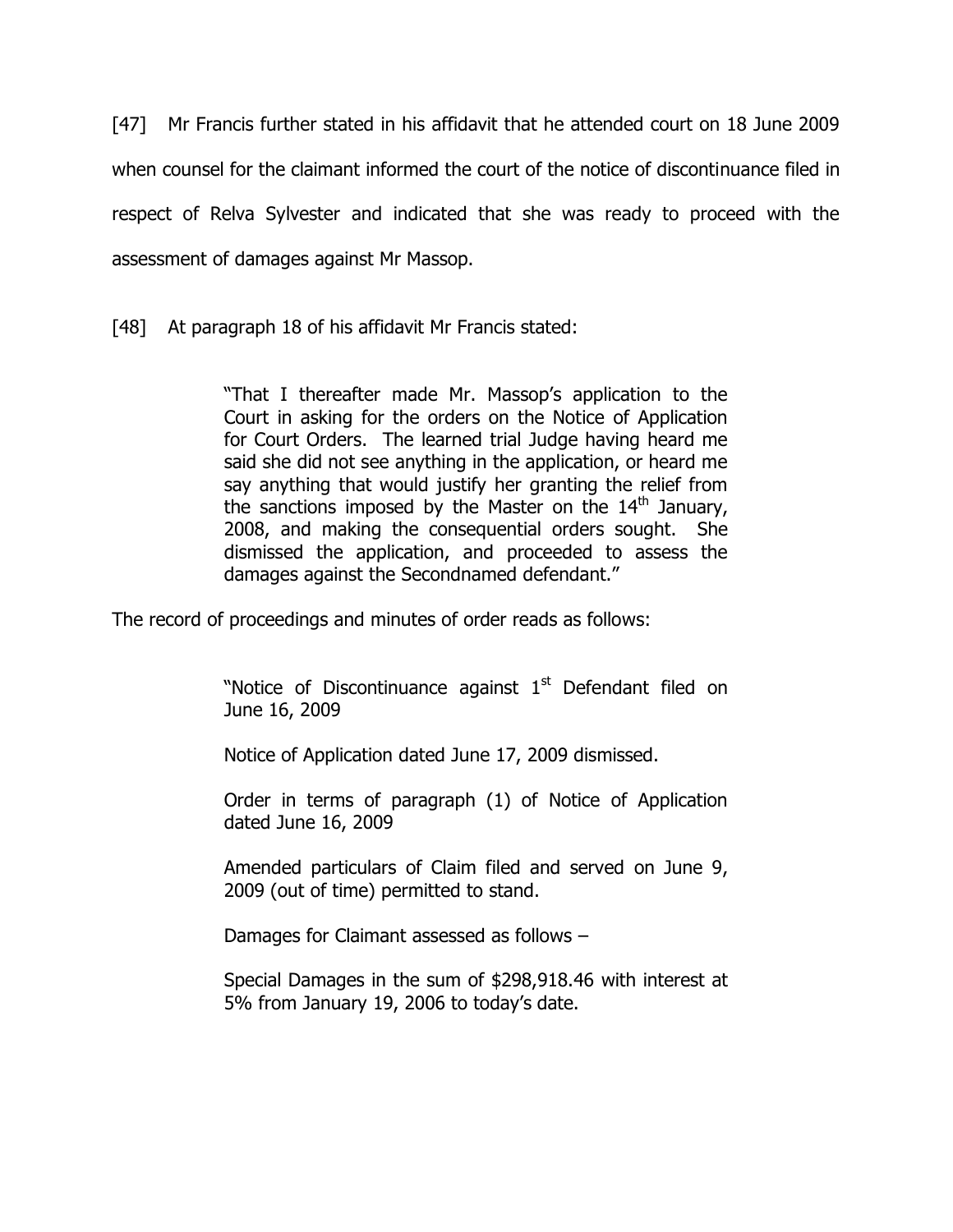## **General Damages**

Pain suffering and loss of amenities in the sum of \$4.5 million with interest at 6% from May 11, 2006 to today"s date.

Loss of earning capacity and handicap on the labour market in the sum of \$1.5 million.

Cost of future medical care in the sum of \$720,000.00

Cost of future transportation in the sum of \$158,400.00

Cost to the Claimant to be taxed if not agreed."

[49] On 28 July 2009, Mr Massop filed a notice of appeal challenging the decisions

made by Williams J on 18 June 2009. The grounds of appeal relied on are as follows:

"(a) The Appellant having filed Notice of Application for Court Orders for an order to set aside the judgment in default of attendance at The Case Management Conference, on the  $14<sup>th</sup>$  day of January, 2008, and for leave to file an amended Defence to the claim out of time, and the Registrar having set the Application down for hearing on the 13th day of July, 2009, ought to have been allowed to adduce evidence from his Attorney-at-Law, Mr. Keith Jarrett, in support of his application.

> The learned trial Judge's refusal to allow the hearing to take place on the date set by the Registrar and her refusal to grant an adjournment to enable the Appellant to adduce evidence from his Attorney-at-Law, Mr. Keith Jarrett, deprived the Appellant of the opportunity to have the issues raised in his Amended Defence ventilated at a trial, and therefore prejudiced him, in his attempt to present his Defence.

(b) The order made on The Case Management Conference on the  $14<sup>th</sup>$  day of January, 2008, was made in the absence of the Appellant's Attorney-at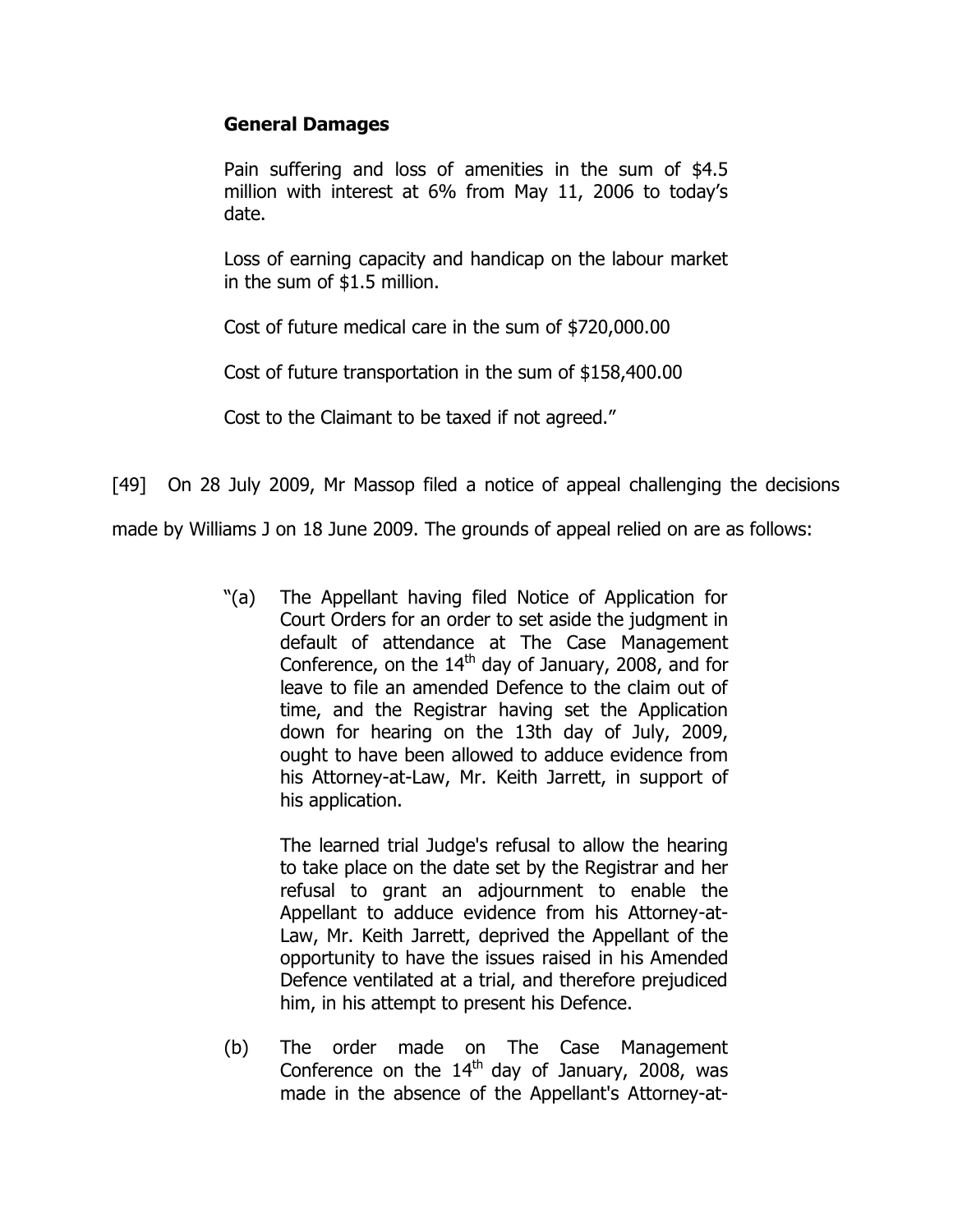Law. There is no evidence that Mr. Keith Jarrett was served with a copy of the Notice of hearing.

(c) The dismissal of the Appellant's application for an order to set aside the judgment in default of attendance at The Case Management Conference, and to grant leave to file his amended Defence to the claim out of time, "drove the Appellant from the judgment seat without a determination of the issues, as a punishment for his conduct, however deplorable, when there was no real risk that, that conduct would render further conduct of the proceedings unsatisfactory. The Court must always guard itself against the temptation of allowing its indignation to lead to a miscarriage of justice." **Logicrose Limited vs. Southend United Football Club Limited**  (1988) 1 WLR 1256."

[50] On 5 February 2010, Mr Massop by way of notice of application for court orders, applied for a stay of execution of the judgment of Williams J.

[51] This application was heard in chambers on 30 March 2010 by Dukharan JA who refused it. The refusal was on the grounds that no proper appeal was filed as the appeal was a procedural appeal for which leave should have been first obtained.

[52] Mr Massop now seeks to have the order of Dukharan JA discharged.

[53] Before this court, Lord Gifford QC argued that the decision of Williams J in refusing to grant the orders sought in the notice of application for court orders, filed on 17 June 2009 was made during the course of the trial or final hearing of the proceedings and submitted that an appeal from that decision would not be a procedural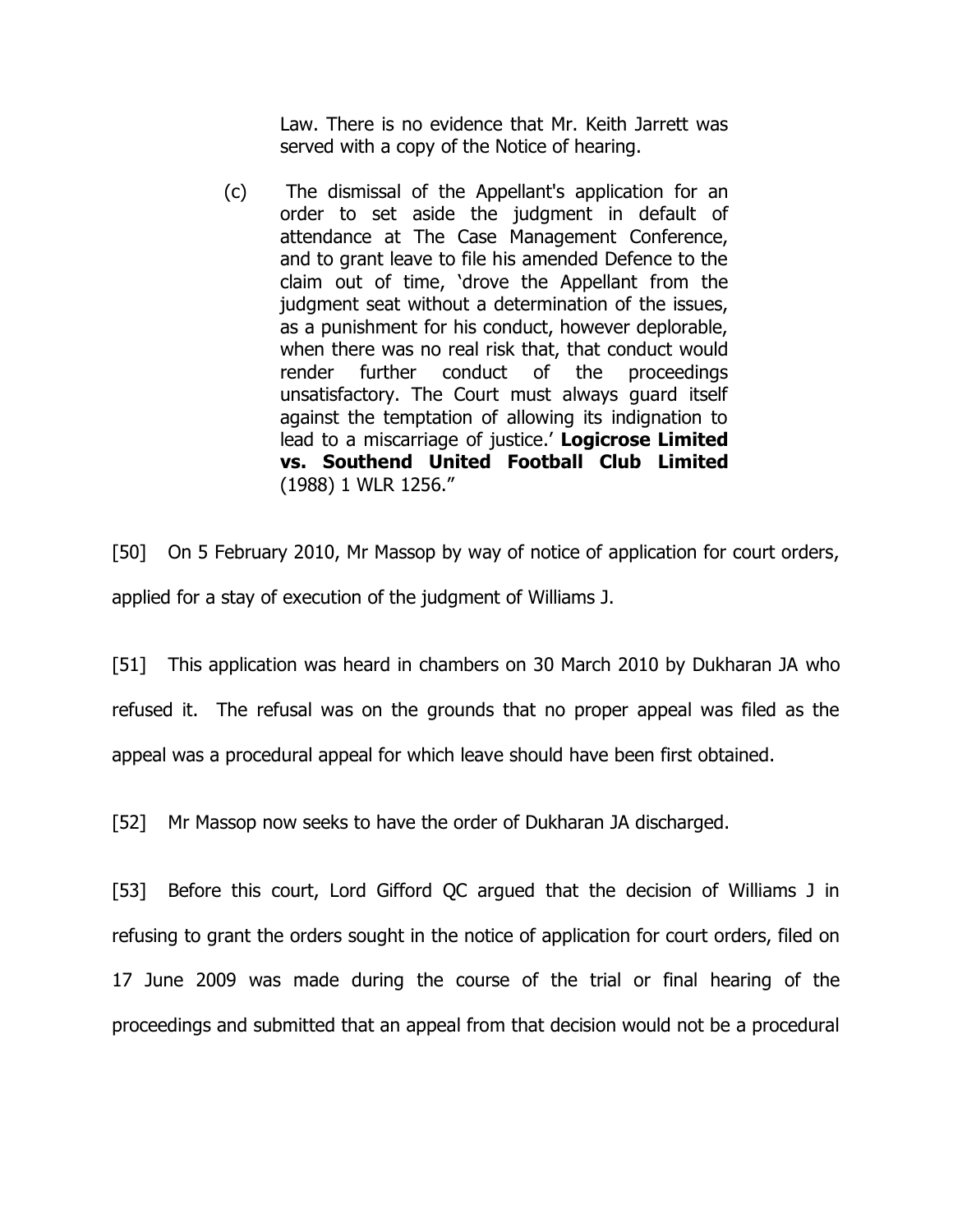appeal as it was made during the assessment of damages which was the final hearing of the proceedings.

[54] Mr Williams, on the other hand, submitted that the application for court orders was made prior to and not during the course of the assessment of damages; hence the appeal would be a procedural appeal.

[55] Section 11 (1) (f) of the Judicature (Appellate Jurisdiction) Act states:

"11 (1) No appeal shall lie -

- (f) without the leave of the Judge or of the Court of Appeal from any interlocutory judgment or any interlocutory order given or made by a Judge except -…"
- [56] Rule 1.8 (2) of the Court of Appeal Rules states:

"Where the application for permission may be made to either court, the application must first be made to the court below."

[57] In rule 1.1 (8) the following definition is given:

" "procedural appeal" means an appeal from a decision of the court below which does not directly decide the substantive issues in a claim but excludes -

> (a) any such decision made during the course of the trial or final hearing of the proceedings;"

[58] In the normal course of proceedings where an application to set aside a default judgment is filed before an assessment of damages is made, the application is heard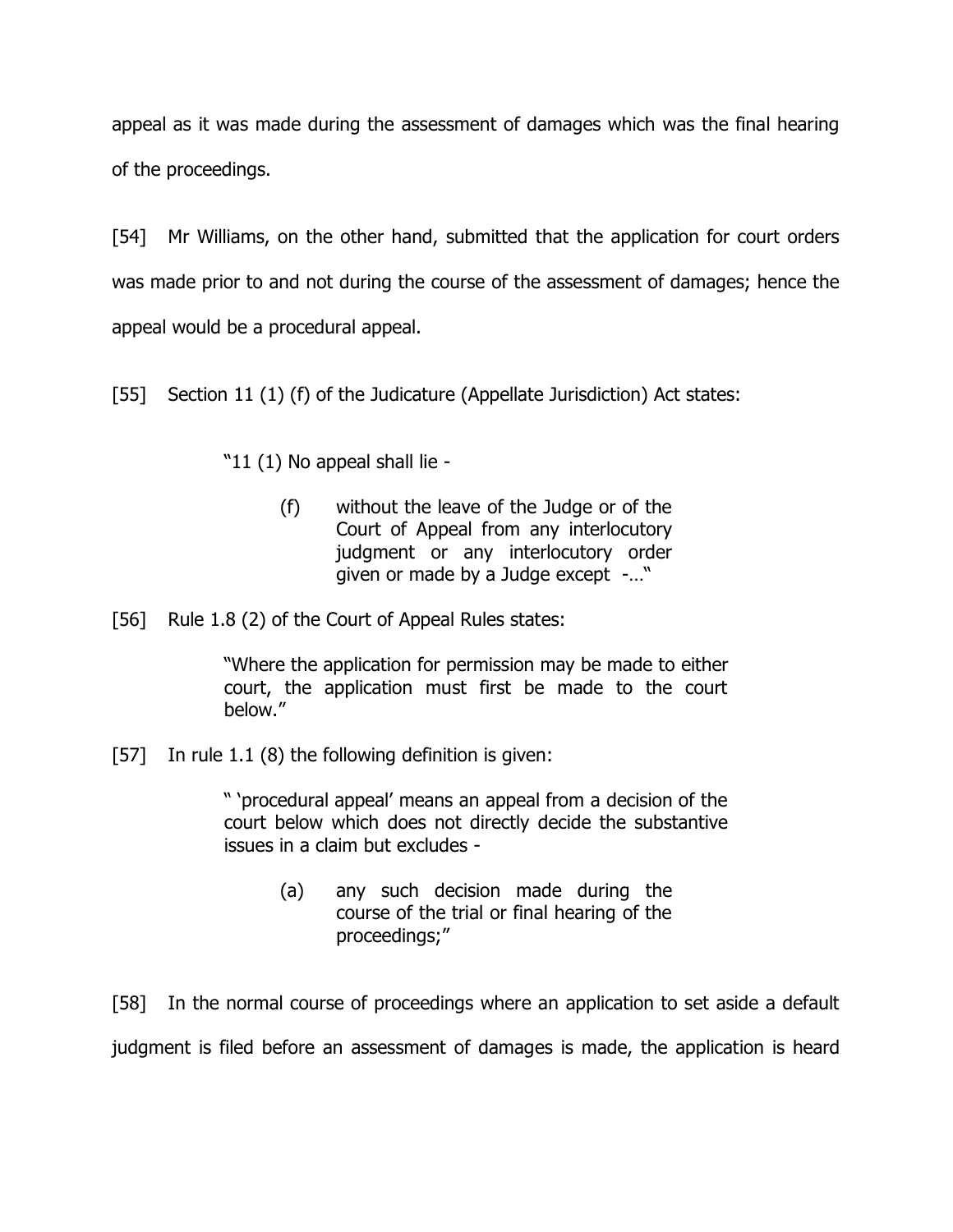before the court proceeds to assessment. If the application to set aside the judgment is refused, then the court would proceed to assessment.

[59] If the application to set aside the judgment was made and refused seven days before damages were assessed, could it be said that the application was heard during the assessment of damages? I would think not. Neither, in my view, could it be so held whether the application was refused one day or five minutes before the assessment was embarked upon. The words "during the course of" ought to be given their ordinary meaning which in my view would be "after the commencement and before the conclusion". The refusal of the application to set aside the judgment must therefore be antecedent to the court proceeding to assess damages.

[60] No doubt, Williams J being mindful of this and the circumstances of the case, brought forward, heard and dismissed the application and thereafter proceeded to assess damages. This sequence of events is borne out in paragraph 18 of Mr Francis" affidavit as well as the minute of order exhibited to it.

[61] In addition to the argument that the assessment of damages should have been adjourned to allow for the hearing of the notice of application for court orders on 13 July 2009, it was also argued that the assessment of damages should not have taken place on 18 June 2009 as there was no proof that the notice of discontinuance filed in relation to Relva Sylvester was served on the other parties to the claim as is required by rule 37.3(1), and certified in accordance with rule 37.3(2) of the Civil Procedure Rules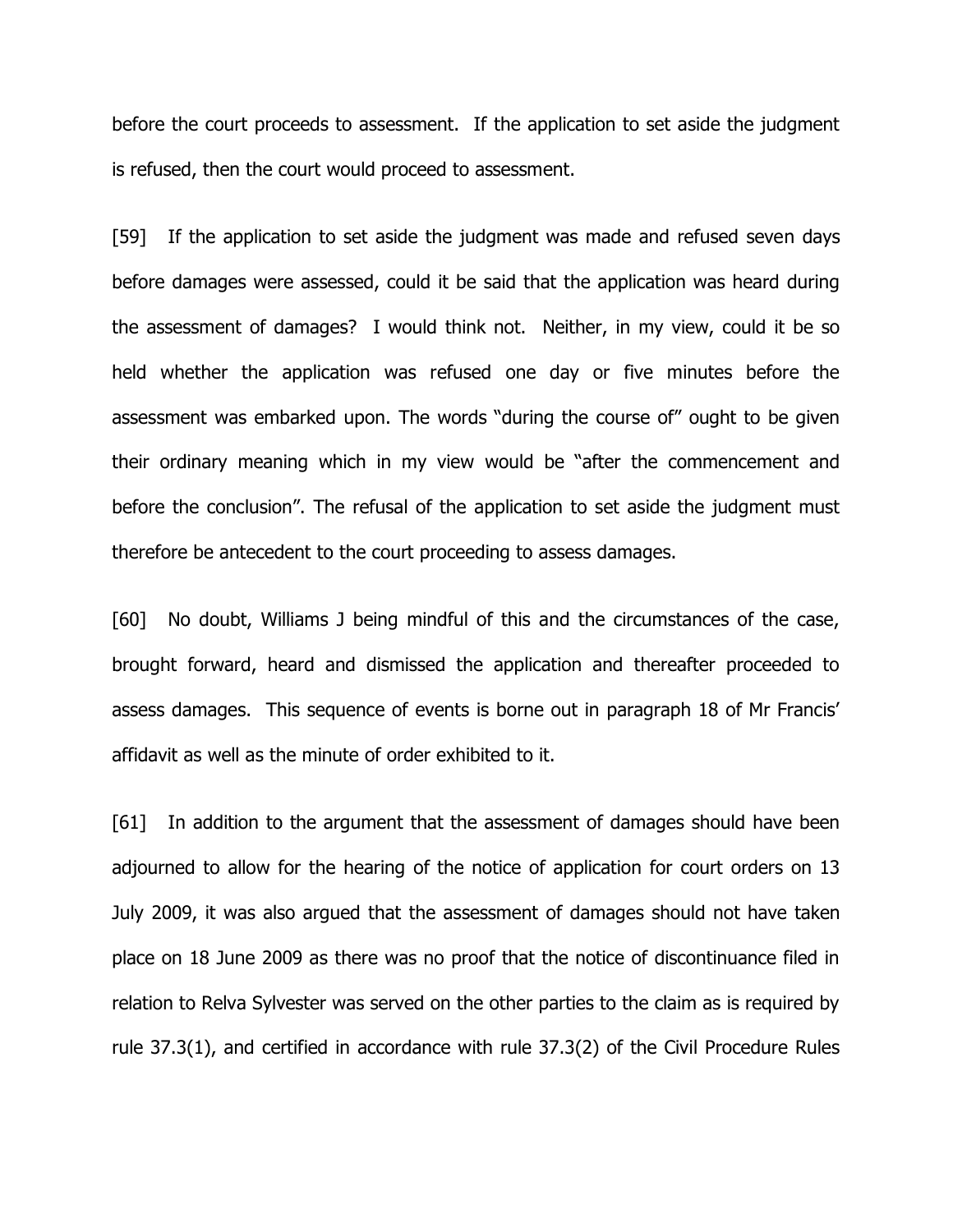(CPR). Hence, it was said that the trial of Relva Sylvester could still have been pending. Rule 37.5(1) of the CPR, however, states:

> "Discontinuance against any defendant takes effect on the date when the notice of discontinuance is served on that defendant under rule 37.3(1) (a)."

Rule 37.5(2) states:

"The claim or the relevant part of the claim is brought to an end as against that defendant on that date."

If, therefore, Relva Sylvester was served with a notice of discontinuance before 18 June

2009, there would have been then, no claim pending against him.

[62] It is quite clear from the grounds of appeal filed that there was no challenge to the quantum of damages awarded or to any other order made by Williams J except the challenge to her refusal to grant the orders sought in the notice of application for court orders filed on 17 June 2009. This view is supported by what is contained in the notice of appeal as the findings of fact and law which are challenged. They read as follows:

- "(a) Findings of fact:
	- (i) The learned trial Judge"s finding that what was before her, so far as the Appellant was concerned was an assessment of damages, yet went on to hear the Appellant"s Notice of Application for Court Orders, which was set by the Registrar, for hearing (in Chambers), on the  $13<sup>th</sup>$  day of July, 2009, at 11:30 a.m., seeking an order to set aside the judgment in default of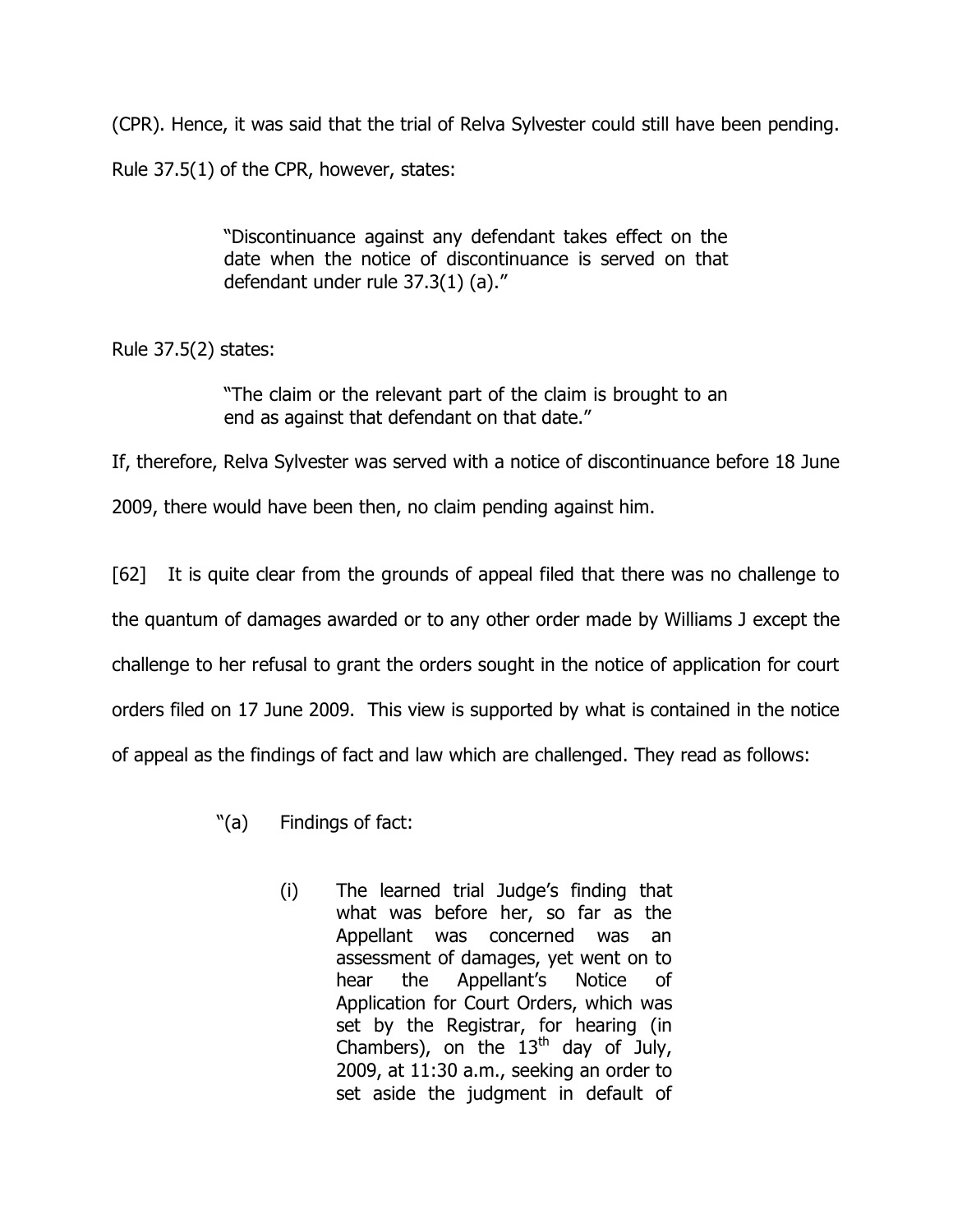attendance at The Case Management Conference, on the  $14<sup>th</sup>$  day of January, 2008, and to grant him relief from sanctions.

- (ii) The learned trial Judge erred in finding that the delay has been intentional.
- (iii) There being no evidence that the delay was contumacious, the learned trial Judge wrongly exercised her discretion against allowing the Appellant the opportunity to defend the claim, although there were other sanctions which could have been imposed against him.
- (b) Findings of law:
	- (i) The learned trial Judge erred in law, in proceeding to hear the Appellant"s Notice of Application for Court Orders which was set for hearing, in Chambers, on the  $13<sup>th</sup>$  day of July, 2009, for an order to set aside the judgment in default of attendance at The Case Management Conference on the 14<sup>th</sup> day of January, 2008.
	- (ii) The learned trial Judge erred in law in refusing to grant the Appellant relief from sanctions, by setting aside the judgment in default of attendance at The Case Management Conference, and granting him leave to file his amended Defence to the claim out of time.
	- (iii) The learned trial Judge erred in law in failing to apply the principles laid down in Part 1, Rule 1 of The Civil Procedure Rules, which require that in exercising any discretion the Court should give effect to the overriding objective of the